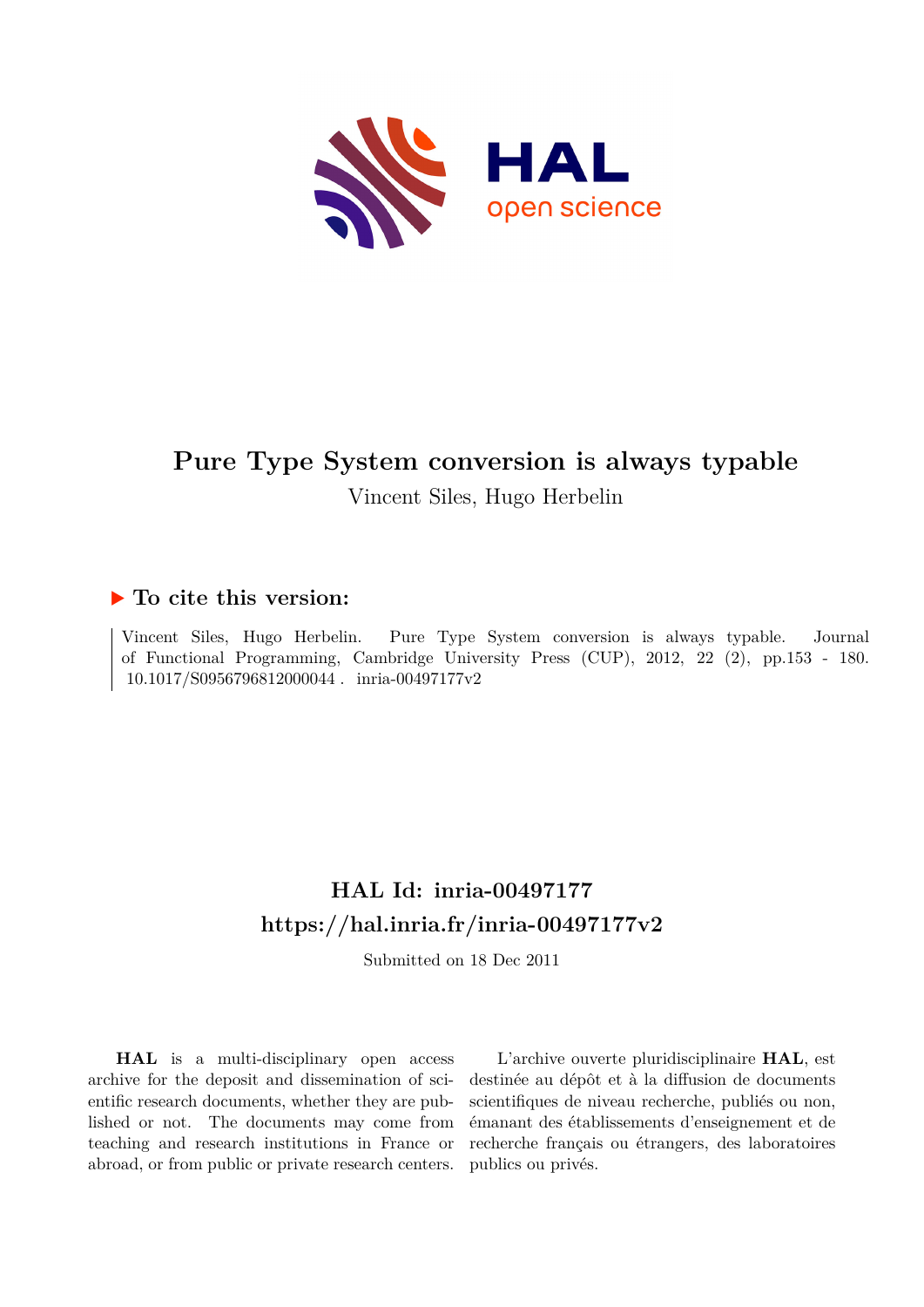*Under consideration for publication in J. Functional Programming*  $1$ 

## *Pure Type System conversion is always typable*

Vincent Siles Ecole Polytechnique / INRIA / Laboratoire PPS, Equipe <sup>π</sup>*r* 2 and Hugo Herbelin INRIA / Laboratoire PPS, Equipe <sup>π</sup>*r* 2 (*e-mail:* vincent.siles@polytechnique.edu, hugo.herbelin@inria.fr)

## **Abstract**

Pure Type Systems are usually described in two different ways, one that uses an external notion of computation like beta-reduction, and one that relies on a typed judgment of equality, directly in the typing system.

For a long time, the question was open to know whether both presentations described the same theory. A first step towards this equivalence has been made by Adams for a particular class of *Pure Type Systems* (PTS) called functional. Then, his result has been relaxed to all semi-full PTSs in previous work. In this paper, we finally give a positive answer to the general question, and prove that equivalence holds for any Pure Type System.

## **1 Introduction**

Dependent type systems are used as a basis for both formalizing mathematics and building more expressive programming languages. Some popular implementations of those concepts are the proof systems *Coq*<sup>1</sup> - which is built on top of the *Calculus of Inductive Constructors* (Werner, 1994) - *Isabelle-HOL*<sup>2</sup> - which can be seen as an extension of Girard's system  $F_{\omega}$  - and the dependently typed programming language *Agda* 2 (Norell, 2007). A key ingredient of these systems is the presence of an internal notion of equality based on  $\beta$ -conversion or  $\beta\eta$ -conversion. However, two traditional presentations of this equality can be found in the literature. One way to express it is to rely on an "untyped conversion" rule of the form:

$$
\frac{\Gamma \vdash M : A \qquad \Gamma \vdash B \ type}{\Gamma \vdash M : B} A =_{\beta} B
$$

Untyped conversion is the equality conventionally used to define e.g. the *Calculus of Inductive Constructions*. The equality is a black box that knows nothing about the typing validity of the terms it deals with: each conversion step is not checked to be well-typed and it is only a posteriori that we know that for two convertible well-typed terms, there is a path exclusively made of well-typed terms that connects them (see Corollary 2.9). A second approach embeds a notion of equality directly in the type system. So there are two

<sup>1</sup> http://coq.inria.fr/refman/

<sup>2</sup> http://www.cl.cam.ac.uk/research/hvg/Isabelle/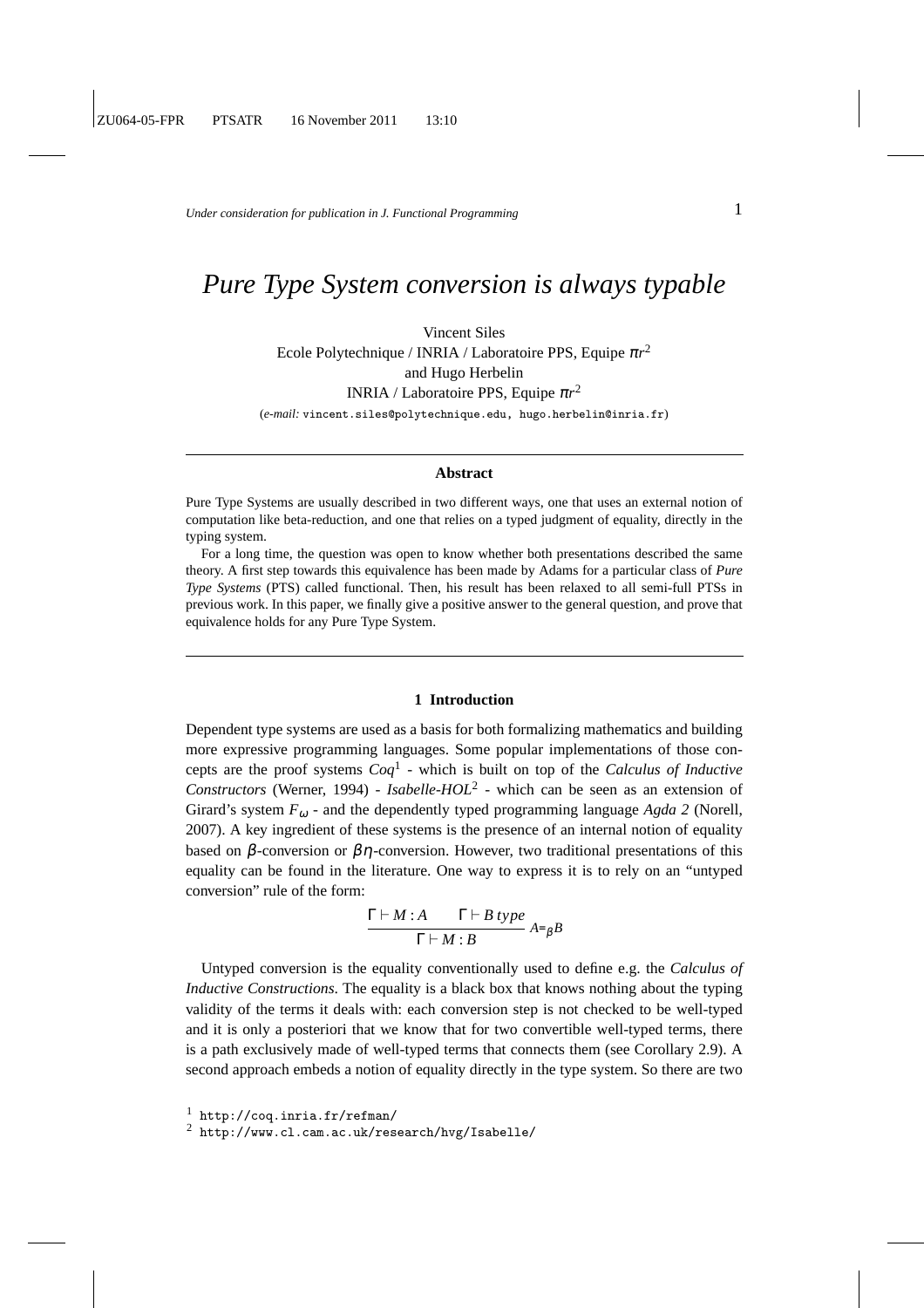kinds of typing judgments: one to type terms, and one to type equalities. With this kind of approach, we enforce that every conversion step is well-typed:

$$
\frac{\Gamma \vdash_e M : A \qquad \Gamma \vdash_e A =_\beta B \text{ type}}{\Gamma \vdash_e M : B}
$$

Those systems are known as "type systems with judgmental equality". The equality knows some typing information, and needs to fulfill some typing constraints to hold, it is not an external tool anymore. This is the case of *Martin-Lof's Type Theory* (Martin-Lof, 1984; Nordstrom *et al.*, 1990) from which *Agda 2* is derived, or *UTT* (Goguen, 1994).

Surprisingly, showing the equivalence between those two definitions is difficult. Translating a judgmental equality into an untyped one is simple, but the reverse translation is significantly more difficult. Geuvers (1993) early noticed that being able to lift an untyped equality to a typed one, i.e. to turn a system with  $\beta$ -conversion into a system with judgmental equality requires to show *Subject Reduction* in the latter system:

If  $\Gamma \vdash_e M$  : *A* and  $M \rightarrow_B N$  then  $\Gamma \vdash_e M = g N$  : *A*.

*Subject Reduction* requires the injectivity of dependent products Π*x A* .*B* :

If 
$$
\Gamma \vdash_e \Pi x^A \cdot B =_\beta \Pi x^C \cdot D
$$
 type then  $\Gamma \vdash_e A =_\beta C$  type and  $\Gamma(x:A) \vdash_e B =_\beta D$  type.

This property itself relies on a notion of typed confluence which again involves *Subject Reduction*: we are facing a circular dependency.

Both presentations have their own purpose, but in two different directions. Because they carry more typing information, the systems based on judgmental equality are convenient for building models (Goguen, 1994; Abel *et al.*, 2007; Abel, 2010; Werner & Lee, 2010). On the other hand, the typing judgments are irrelevant for computation and with untyped conversion, one can concentrate on the purely computational content of conversion. Those systems are also better suited for type-checking and type-inference as developed in (van Benthem Jutting *et al.*, 1993) with the definition of a syntax directed version of Pure Type Systems. However, there is still a missing link between both presentations to ensure that they are effectively describing the same theory.

Besides looking for a better understanding of the relations between typed and untyped equality, another motivation is to apply such an equivalence to the foundations of proof assistants. For instance, for *Coq*, the construction of a set-theoretical model (on which relies the consistency of some standard mathematical axioms) requires the use of a typed equality. However, the implementation relies on an untyped version of the same system. By achieving the equivalence between both presentations, we would be able to assert that a set-theoretical model, such as the one given by Werner and Lee, correctly applies to the actual implementation.

The first proofs of equivalence only concerned particular cases without aiming for a general statement, and were based on construction of models, one system at a time (Geuvers, 1993; Goguen, 1994; Abel *et al.*, 2007). However, this kind of approach does not scale easily since it relies on the underlying model construction, which is closely linked to the structure of each particular system.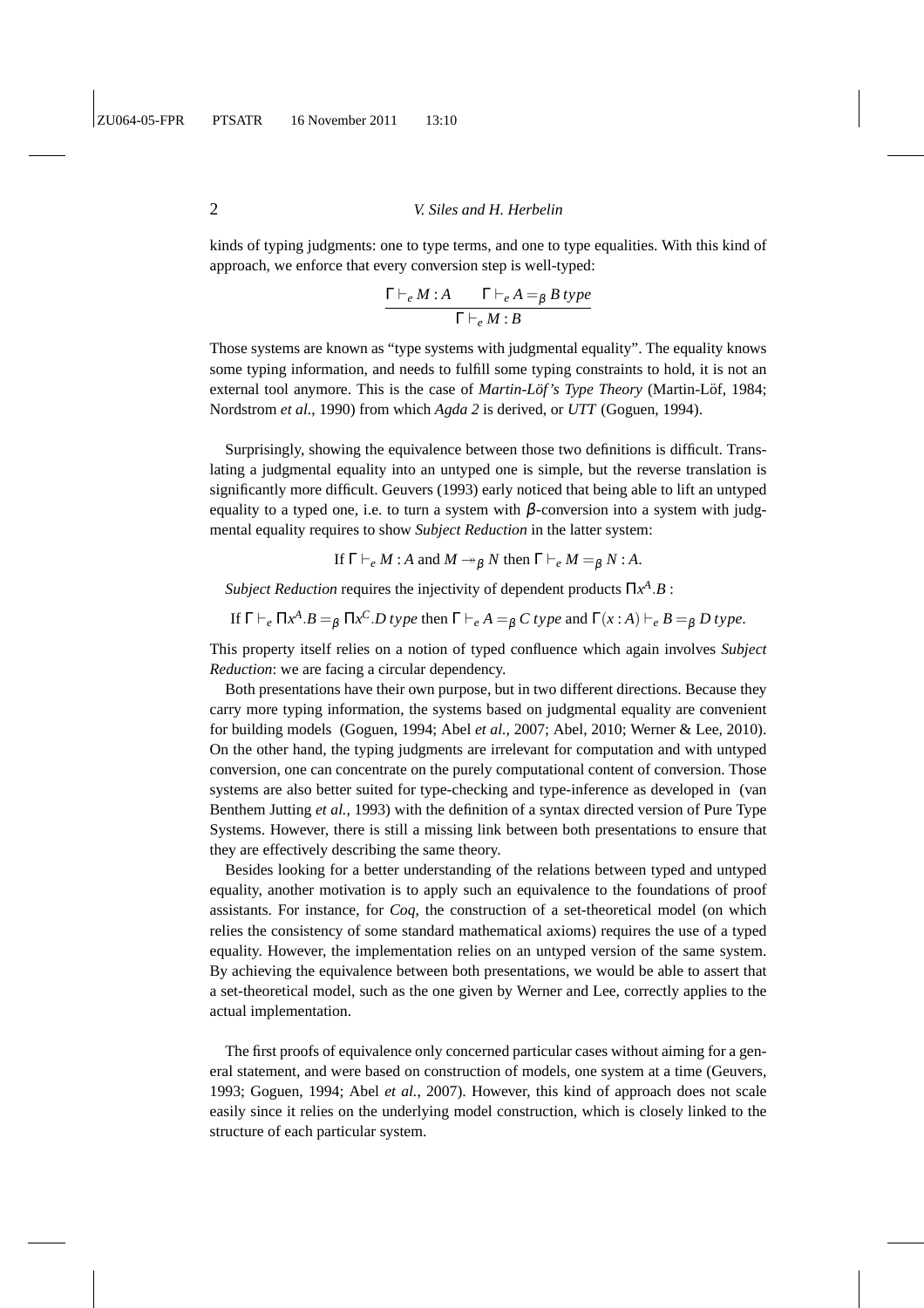Among type systems, the class of Pure Type Systems (or PTSs) that Berardi (1990) and Terlouw (1989) independently introduced as a generalization of Barendregt's λ-cube (Barendregt, 1991) is a framework based on untyped conversion which is at the core of the world of dependent types, with the (dependent) implication as only type constructor. Most complex systems are built on top of a particular PTS by adding new kinds of type constructors or concepts (inductive types, intersection types, subtyping, ...).

A few years ago, Adams (2006) showed that building models was not necessary to connect PTSs and their counterpart with judgmental equality (also knows as *semantical* PTS (Geuvers, 1993), or  $PTS_e$ ): he proved by purely *syntactical* means<sup>3</sup> that every functional Pure Type System is equivalent to its variant with judgmental equality. The authors also made a new step toward an extension of the result to all PTSs by reusing Adams' technique to prove that the equivalence also holds for any *semi-full* Pure Type System (Siles & Herbelin, 2010). The main idea of those proofs is to define an intermediate system called *Typed Parallel One Step Reduction* (or TPOSR) that combines the idea of a typed equality with the idea of parallel reduction which is at the heart of the proof of *Confluence*.

In this paper, we shall prove that the equivalence holds for *any PTS*: every instance of Pure Type System is equivalent to its judgmental equality counterpart. To do so, we extended Adams' TPOSR definition into a new system which enjoys the same properties about typing and reduction, while keeping the whole generality of PTSs: *Pure Type System based on Annotated Typed Reduction* (PTS*atr*).

PTS*atr* can be seen as an operational presentation of PTS*<sup>e</sup>* with enough typing information embedded in terms so that the main meta-theoretical properties of PTSs hold, starting with  $\Pi$ -injectivity. That  $\Pi$ -injectivity holds is not obvious and a by-product of our approach is that only a non-uniformly typed form of Π-injectivity holds. This weak Π-injectivity is however enough to get *Church-Rosser* and *Subject Reduction* and this is shown in Section 3. The equivalence comes then from the ability to annotate any derivation in PTSs or PTS*<sup>e</sup>* so that it holds in PTS*atr*. We show how do to that for PTSs in Section 4.

The whole process that we are going to describe involves some quite complicated structures and large mutual inductive proofs, so everything stated in this paper has been formalized (using de Bruijn indices (1972)) in the proof assistant *Coq*. The whole development can be found in (Siles, 2010).

By closing this open problem, we are one step closer to more complex typing systems, for example systems with subtyping like the *Extended Calculus Of Constructions* (Luo, 1989) and the *Calculus of Inductive Constructions*, or systems with more expressive conversion that consider  $\eta$ -expansion (as in Geuvers & Werner, 1994).

#### **2 The meta-theory of PTS**

In this section, we give the definitions of *Pure Type System* and *Pure Type System with Judgmental Equality*, its "typed" counterpart. We also recall the main properties of these

<sup>3</sup> Formalizable in primitive recursive arithmetic.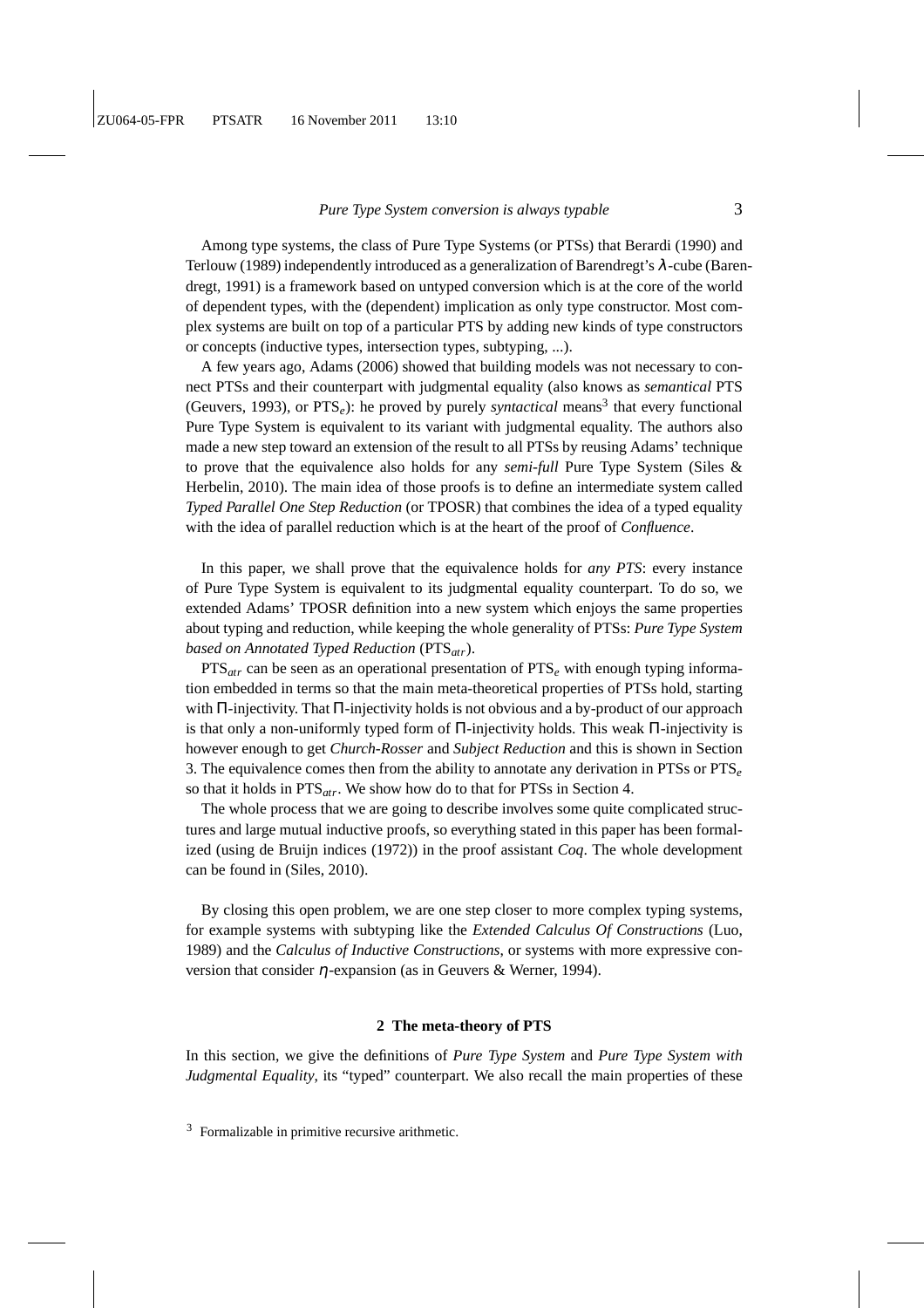systems, and the main issues that one faces while trying to prove that both presentations are equivalent.

## *2.1 Terms and Untyped Reductions*

The terms used in the following type systems are the usual  $\lambda$ -calculus terms *a la* Church - variable, abstraction and application - extended with two more constructions which are the entry points of types inside terms : Π-types and sorts.

### **Structure of terms and contexts**

*s* : *Sorts x* : *Vars*  $A,B,M,N ::= s \mid x \mid MN \mid \lambda x^A.M \mid \Pi x^A.B$ 

 $Γ ::= ∅ | Γ(x : A)$ 

The  $\Pi$  construct is used to type functions, and is usually denoted  $A \rightarrow B$  when *B* does not depend on its argument. If there is a dependency, we keep track of the binding variable *x* with this notation.

The set *Sorts* is the first parameter that defines an instance of PTS. Sorts are used to assert that a term can correctly be used in a typing position. We will see how it works in more detail after the introduction of the typing rules. The set of variables *Vars* is assumed to be infinite, and is common to all PTSs. In the following, we consider *s*, *s<sup>i</sup>* and *t* to be in *Sorts*, and *x*, *y* and *z* to be in *Vars*. A context is a list of terms labeled by distinct variables, e.g.  $\Gamma \equiv (x_1 : A_1) \dots (x_n : A_n)$ , where all the  $x_i$  are distinct. Since we want to handle dependent types, the order inside the context matters: a  $x_i$  can only appear in  $A_i$  where  $j > i$ .  $\Gamma(x) = A$ is shorthand for  $(x : A) \in \Gamma$  and  $\emptyset$  denotes the empty context. The *domain Dom*(Γ) of a context  $\Gamma$  is defined as the set of  $x_i$  such that  $\Gamma(x_i)$  exists. The concatenation of two contexts whose domains are disjoint is written  $\Gamma_1\Gamma_2$ .

The term  $\lambda x^A \cdot M$  (resp.  $\Pi x^A \cdot B$ ) binds the variable *x* in *M* (resp. *B*) but not in *A* and the set of *free variables (fv)* is defined as usual according to those binding rules.

We use an external notion of substitution:  $M[N/x]$  stands for the term *M* where all the free variables *x* have been replaced by *N*, without any variable capture. We can extend the substitution to contexts (in this case, we consider that  $x \notin Dom(\Gamma)$ ).  $\Gamma[N/x]$  is recursively defined as :

- 1.  $\mathcal{O}[N/x] \triangleq \mathcal{O}$
- 2.  $(\Gamma(y : A))[N/x] \triangleq \Gamma[N/x](y : A[N/x])$

The notion of  $\beta$ -reduction  $(\rightarrow_{\beta})$  is defined as the congruence closure of the relation  $(\lambda x^A \cdot M)N \to_\beta M[N/x]$  over the grammar of terms. The reflexive-transitive closure of  $\rightarrow_{\beta}$  is written as  $\rightarrow_{\beta}$ , and its reflexive-symmetric-transitive closure as  $=_{\beta}$ . The notion of syntactic equality (up to  $\alpha$ -conversion) is denoted as  $\equiv$ .

At this point, it is important to notice the order in which we can prove things: *Confluence* of the  $\beta$ -reduction can be established before even defining the typing system, it is only a property of the reduction. Using this, we can prove some useful properties of Π-types and sorts: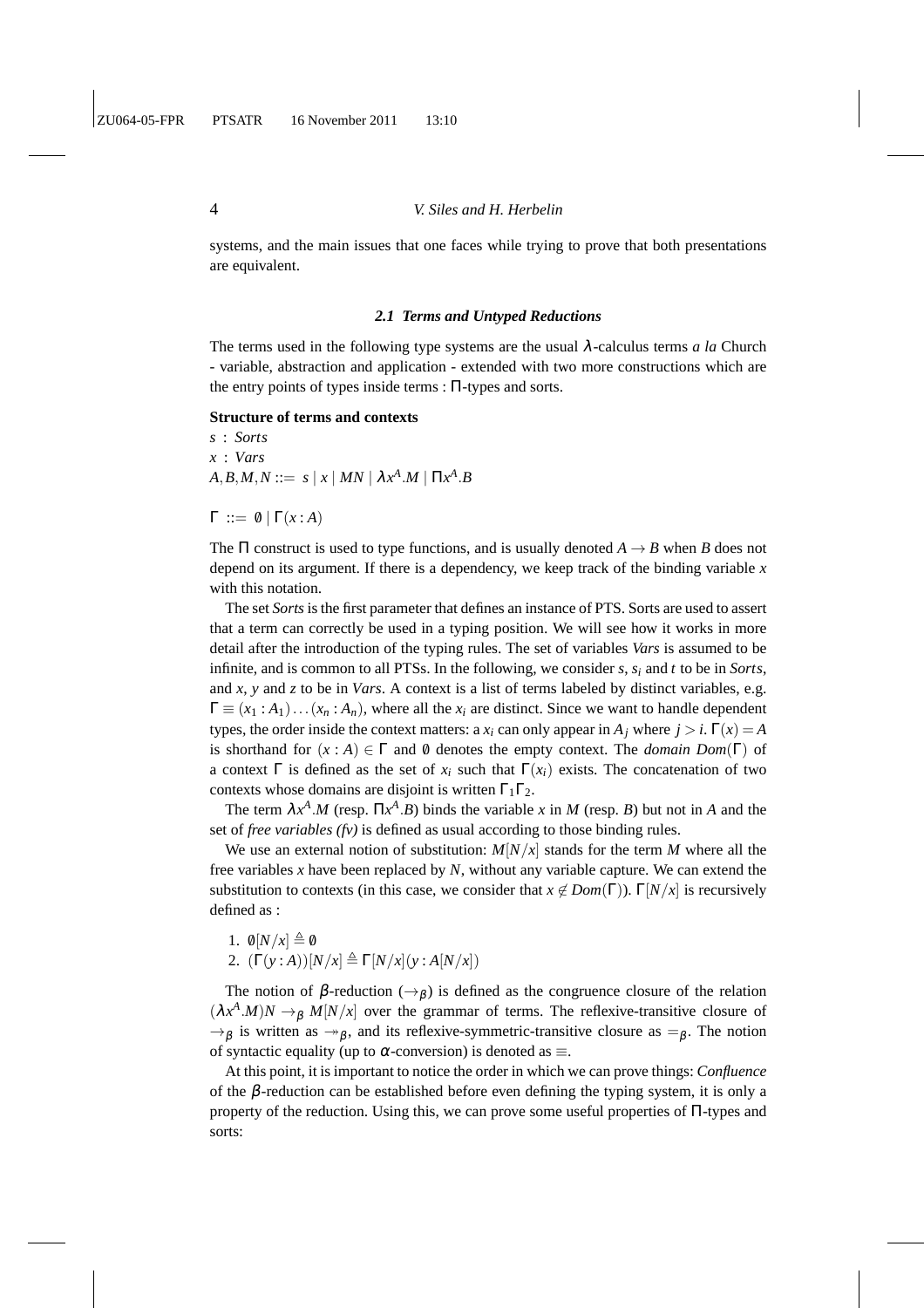*Lemma 2.1* (*Confluence and its consequences*)

- If  $M \rightarrow_{\beta} N$  and  $M \rightarrow_{\beta} P$  then there is Q such that  $N \rightarrow_{\beta} Q$  and  $P \rightarrow_{\beta} Q$ .
- Π-*injectivity*: If  $\Pi x^A \cdot B =_\beta \Pi x^C \cdot D$  then  $A =_\beta C$  and  $B =_\beta D$
- If  $s = \beta t$  then  $s \equiv t$ .

## *2.2 Presentation of Pure Type Systems*

## *2.2.1 Pure Type System*

A PTS is a generic framework to study a family of type systems all at once. Popular type systems like *Simply Typed Lambda Calculus*, *System F* or *Calculus of Constructions (CoC)* are part of this family. There is a well-established literature on PTSs and we only recall the main ideas of those systems. The reader interested in more details is invited to look for instance at (Geuvers & Nederhof, 1991; Barendregt, 1992; Geuvers, 1993).

The generic nature of PTSs arise in the typing rules for sorts and Π-types. The set of *axioms*  $\mathscr{A} \subset (\mathit{Sorts} \times \mathit{Sorts})$  is used to type sorts:  $(s,t) \in \mathscr{A}$  means that the sort *s* can be typed by the sort *t*. The set of rules  $\mathcal{R} \subset (Sorts \times Sorts \times Sorts)$  is used to check the wellformedness of Π-types.

In this paper, we describe a variant of PTSs (which is known to be equivalent to their usual description, see (Pollack, 1994) or the proof provided in the Coq formalization) which uses a notion of "well-formed contexts". The typing rules for PTSs are given in Fig. 1. Intuitively,  $\Gamma \vdash M : T$  can be read as "the term M has type T in the context  $\Gamma$ ", and Γ ⊢ *A* : *s* as "*A* is a valid type in Γ". As we can see, the CONV rule relies on the external notion of  $β$ -conversion, so we do not check that every step of the conversion is well-typed.

In this paper, we refer to some subclasses of PTSs:

## **Functional, Full and semi-Full PTS**

- A PTS is functional if:
	- 1. for all  $s, t, t'$ , if  $(s, t) \in \mathcal{A}$  and  $(s, t') \in \mathcal{A}$  then  $t \equiv t'$ .
	- 2. for all  $s, t, u, u'$ , if  $(s, t, u) \in \mathcal{R}$  and  $(s, t, u') \in \mathcal{R}$  then  $u \equiv u'$ .
- A PTS is semi-full<sup>4</sup> if  $(s,t,u) \in \mathcal{R}$  implies that for all *t'*, there is *u'* such that  $(s,t',u') \in \mathscr{R}$ .
- A PTS is full if for any *s*,*t*, there is *u* such that  $(s, t, u) \in \mathcal{R}$ . Obviously, a full PTS is also semi-full.

*Lemma 2.2* (*Type Uniqueness for functional PTS*) In any *functional* PTS, if  $\Gamma \vdash M : T$  and  $\Gamma \vdash M : T'$  then  $T =_{\beta} T'$ .

The following properties hold for all PTSs. They are the basic meta-theory that we need to prove the interesting theorems.

<sup>4</sup> The notion of semi-full is due to Pollack, see (van Benthem Jutting *et al.*, 1993).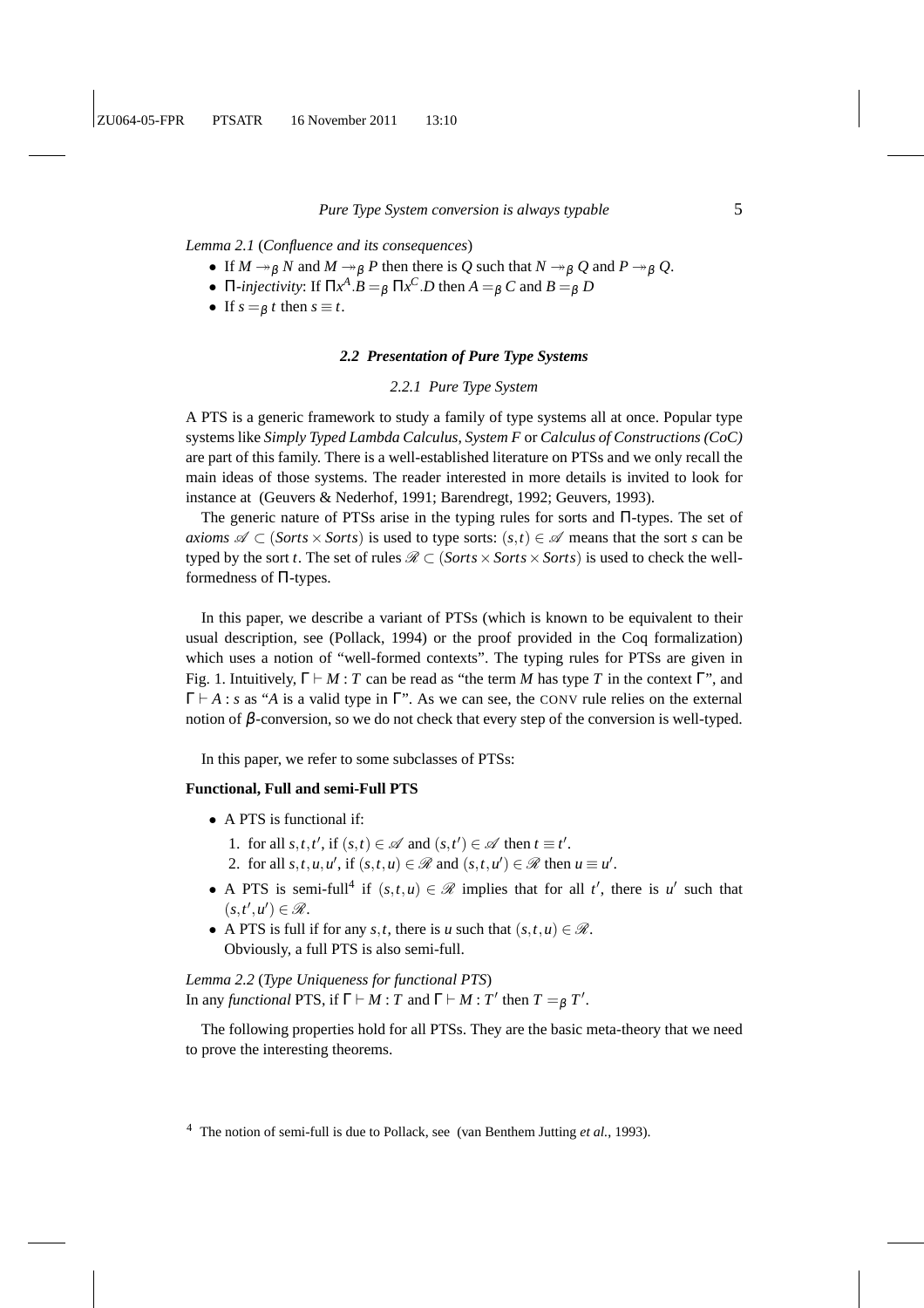| $\frac{1}{\varrho_{wf}}$ NIL                                                                                                                                                                                                                                                                    | $\frac{\Gamma\vdash A:s \quad x\notin Dom(\Gamma)}{\Gamma(x:A)_{wf}}$ CONS |
|-------------------------------------------------------------------------------------------------------------------------------------------------------------------------------------------------------------------------------------------------------------------------------------------------|----------------------------------------------------------------------------|
| $\frac{\Gamma_{wf} \qquad (s,t) \in \mathscr{A}}{\Gamma \vdash s : t}$ SORT                                                                                                                                                                                                                     | $\frac{\Gamma_{wf} - \Gamma(x) = A}{\Gamma \vdash r \cdot A}$ VAR          |
| $\Gamma\vdash A:s\qquad \Gamma(x:A)\vdash B:t$<br>$\frac{(s,t,u)\in \mathscr{R}\qquad \Gamma(x:A)\vdash M:B}{\Gamma\vdash \lambda x^A.M:\Pi x^A.B}\,\,\text{LAM}\frac{\Gamma\vdash A:s\qquad \Gamma(x:A)\vdash B:t\qquad \quad (s,t,u)\in \mathscr{R}}{\Gamma\vdash \Pi x^A.B: u}\,\,\text{PI}$ |                                                                            |
| $\frac{\Gamma \vdash M \colon \Pi x^A . B \qquad \Gamma \vdash N : A }{\Gamma \vdash MN : B[N/x]} \text{ APP} \qquad \frac{\Gamma \vdash M : A \qquad A =_\beta B \qquad \Gamma \vdash B : s}{\Gamma \vdash M : B}$                                                                             | CONV                                                                       |

Fig. 1. Typing Rules for PTS

*Lemma 2.3* (*Weakening*)

1. If  $\Gamma_1\Gamma_2 \vdash M : B, \Gamma_1 \vdash A : s \text{ and } x \notin Dom(\Gamma_1\Gamma_2) \text{ then } \Gamma_1(x:A)\Gamma_2 \vdash M : B.$ 

2. If  $\Gamma_1\Gamma_2$  *wf*,  $\Gamma_1 \vdash A$  : *s* and  $x \notin Dom(\Gamma_1\Gamma_2)$  then  $\Gamma_1(x:A)\Gamma_2$  *wf*.

*Lemma 2.4* (*Substitution*)

1. If  $\Gamma_1(x : A)\Gamma_2 \vdash M : B$  and  $\Gamma_1 \vdash P : A$  then  $\Gamma_1 \Gamma_2[P/x] \vdash M[P/x] : B[P/x].$ 

2. If  $\Gamma_1(x:A)\Gamma_{2\le \theta} f$  and  $\Gamma_1 \vdash P$  : *A* then  $\Gamma_1 \Gamma_2 [P/x]_{\theta} f$ .

While proving facts about PTSs, we often need to compute some typing information about the subterms of one judgment. To do this, we frequently use the *Generation* (or *Inversion*) property:

## *Theorem 2.5* (*Generation*)

- 1. If  $\Gamma \vdash s : T$  then there is *t* such that  $(s,t) \in \mathcal{A}$  and  $T =_{\beta} t$ .
- 2. If  $\Gamma \vdash x : A$  then there is *B* such that  $\Gamma(x) = B$  and  $A =_B B$ .
- 3. If  $\Gamma \vdash \Pi x^A \cdot B : T$  then there are  $s_1, s_2, s_3$  such that  $\Gamma \vdash A : s_1, \Gamma(x : A) \vdash B : s_2$ ,  $(s_1, s_2, s_3) \in \mathcal{R}$  and  $T =_{\beta} s_3$ .
- 4. If  $\Gamma \vdash \lambda x^A.M : T$  then there are  $s_1, s_2, s_3$  and *B* such that  $\Gamma \vdash A : s_1, \Gamma(x:A) \vdash B : s_2$ ,  $\Gamma(x:A) \vdash M:B, (s_1,s_2,s_3) \in \mathcal{R}$  and  $T =_\beta \Pi x^A.B.$
- 5. If  $\Gamma \vdash M \ N : T$  then there are *A* and *B* such that  $\Gamma \vdash M : \Pi x^A . B, \ \Gamma \vdash N : A$  and  $T = \beta B[N/x].$

*Lemma 2.6* (*Type Correctness*)

If  $\Gamma \vdash M : T$ , then there is *s* such that  $T \equiv s$  or  $\Gamma \vdash T : s$ .

Since we want the full generality of PTSs, we need to distinguish between the two conclusions: nothing ensures that all sorts are well-typed.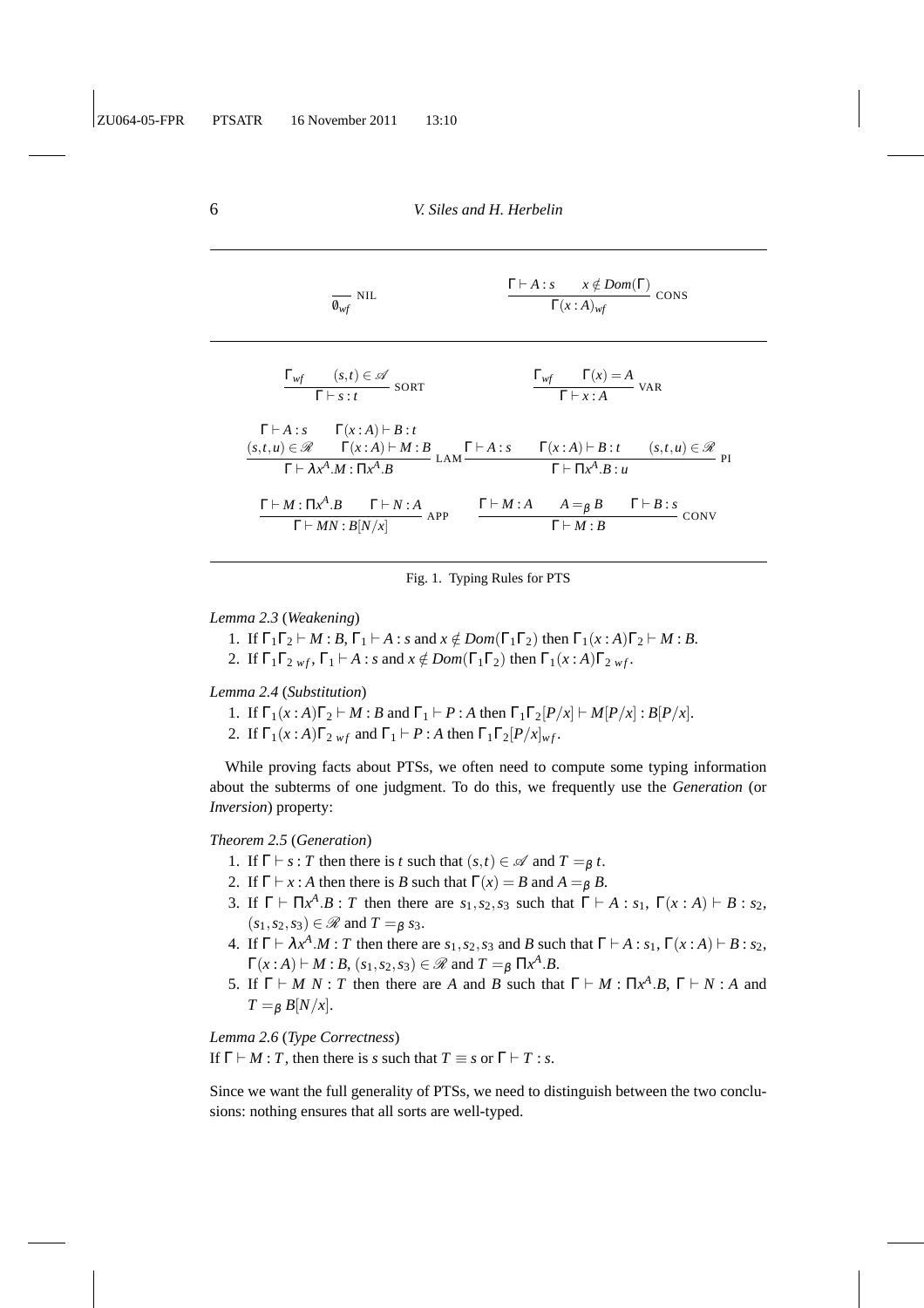The notion of  $\beta$ -conversion can easily be extended to context since they are ordered lists of terms:

#### **Context Conversion**

- $\bullet \ \ \emptyset =_{\beta} \ \emptyset.$
- If  $\Gamma =_{\beta} \Gamma', A =_{\beta} B$  and  $x \notin Dom(\Gamma)$ , then  $\Gamma(x : A) =_{\beta} \Gamma'(x : B)$ .

*Lemma 2.7* (*Context Conversion in Judgments*)

If  $\Gamma \vdash M : A$ ,  $\Gamma =_{\beta} \Gamma'$  and  $\Gamma'_{wf}$  then  $\Gamma' \vdash M : A$ .

With all those tools, we can now prove the main property of PTSs, which states that computation preserves typing:

*Theorem 2.8* (*Subject Reduction*) If  $\Gamma \vdash M : A$  and  $M \rightarrow_B N$ , then  $\Gamma \vdash N : A$ .

#### *Proof*

The proof can be found in (Barendregt, 1992). We just want to put forward that it relies on *Confluence*, more precisely on the Π*-injectivity* of β-reduction.  $\Box$ 

Now that we have *Subject Reduction*, we can prove that any use of the CONV rule is sound, even if the conversion path uses ill-typed terms. If this is the case, we can find another path only made of well-typed terms.

## *Corollary 2.9* (*Using* CONV *is always sound*)

If  $\Gamma \vdash M : A, \Gamma \vdash B : s$  and  $A =_\beta B$ , then there is a sequence  $(C_1, s_1), \ldots, (C_p, s_p)$  such that  $A \equiv C_1, B \equiv C_p, \Gamma \vdash C_i : s_i \text{ and } C_i \rightarrow_\beta C_{i+1} \text{ or } C_{i+1} \rightarrow_\beta C_i.$ 

*Proof*

Let us suppose we have  $\Gamma \vdash M : A, \Gamma \vdash B : s$  and  $A =_{\beta} B$ . By *Confluence*, there is *C* such that *A*  $\rightarrow$ <sub>*B*</sub>  $C$  *<sub>B</sub>*  $\leftarrow$  *B*. By *Type Correctness*, there is *t* such that  $\Gamma$   $\vdash$  *A* : *t*, or *A*  $\equiv$  *t*:

- 1. In the first case, by *Subject Reduction*, we know that any term that appears in the reduction  $A \to_{\beta} A_1 \to_{\beta} \ldots \to_{\beta} A_k \to_{\beta} C$  is typed by *t*, and any term that appears in the reduction  $B \to_{\beta} B_1 \to_{\beta} \ldots \to_{\beta} B_l \to_{\beta} C$  is typed by *s*. So we can take the sequence  $(A,t)$ ,  $(A_1,t)$ ,...,  $(A_k,t)$ ,  $(C,t)$ ,  $(B_l,s)$ ,...,  $(B_1,s)$ ,  $(B,s)$ .
- 2. In the second case,  $B =_\beta t$  and by *Confluence*,  $B \to_\beta B_1 \to_\beta \ldots \to_\beta B_p \to_\beta t$ . *Subject Reduction* implies that  $\Gamma \vdash t : s$ . So this time, we can choose the sequence  $(A, s), (B_p, s), \ldots, (B_1, s), (B, s).$



It is here interesting to see that in the first case, the path between  $T$  and  $T'$  is well-typed by sorts, but nothing guarantees that we can have the same sort in both branches. If we wanted to do so, we would need to be in a functional PTS.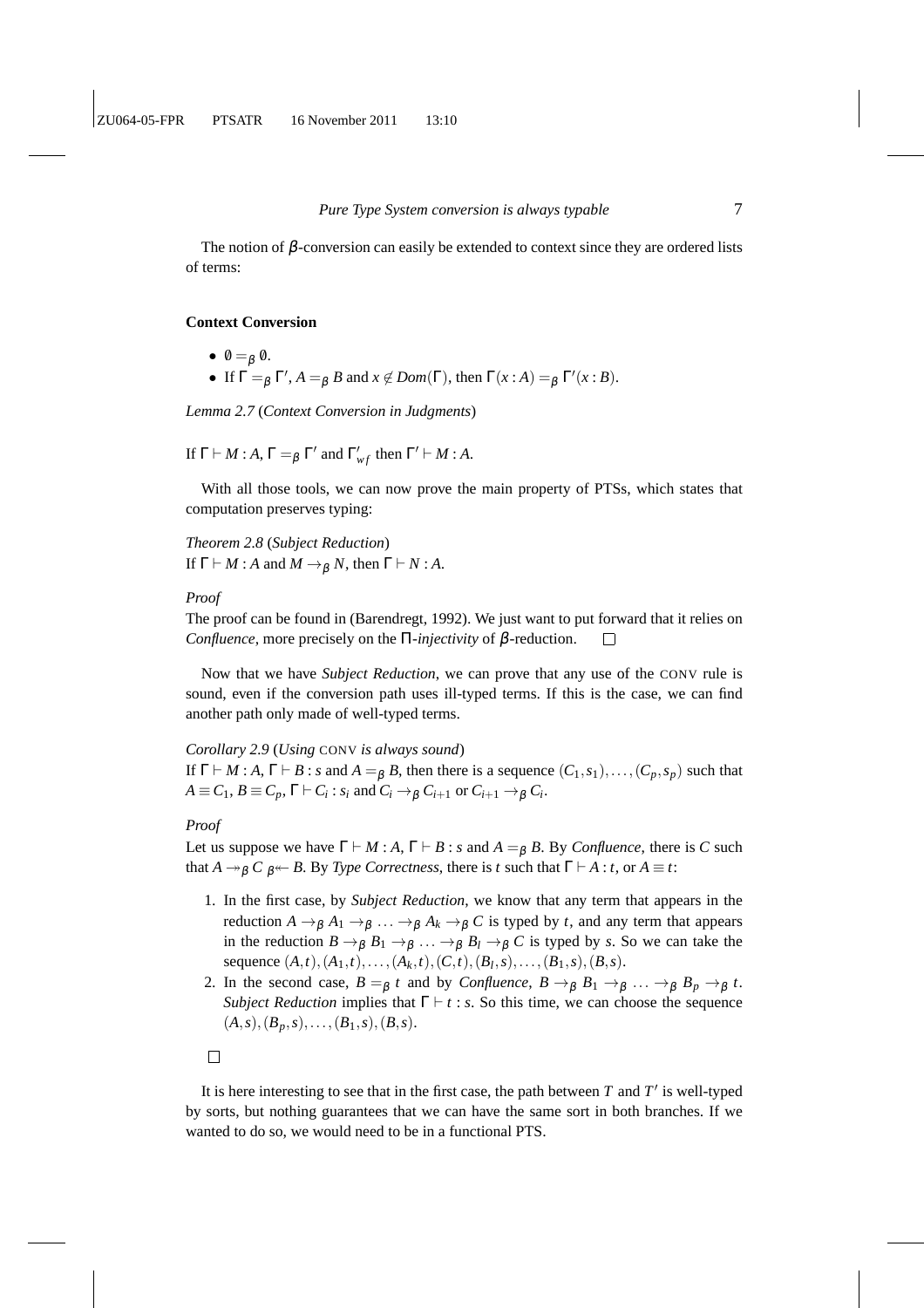## *2.2.2 Pure Type System with Judgmental Equality*

There is another variant of the presentation of Pure Type System, by defining an internal notion of equality: Pure Type System with Judgmental Equality, where every conversion step is required to be well-typed. With those judgments, we no longer need to rely on *Confluence* and *Subject Reduction* to ensure that CONV is sound. The typing rules for PTS*<sup>e</sup>* are given in Fig. 2. The first thing we can prove (by direct induction) about this system is that equality enjoys reflexivity:

*Lemma 2.10* (*Equality Reflexivity in PTSe*) If  $\Gamma \vdash_e M : T$  then  $\Gamma \vdash_e M = g M : T$ .

We can prove by the same arguments that some properties of PTSs also hold for PTS*e*, namely *Weakening, Substitution* (with similar statements) and *Context Conversion*:

## *Lemma 2.11* (*Weakening in PTSe*)

- 1. If  $\Gamma_1\Gamma_2 \vdash_e M : B, \Gamma_1 \vdash_e A : s \text{ and } x \notin Dom(\Gamma_1\Gamma_2) \text{ then } \Gamma_1(x:A)\Gamma_2 \vdash_e M : B.$
- 2. If  $\Gamma_1\Gamma_2 \vdash_e M = g N : B$ ,  $\Gamma_1 \vdash_e A : s$  and  $x \notin Dom(\Gamma_1\Gamma_2)$  then  $\Gamma_1(x:A)\Gamma_2 \vdash_e M = g$ *N* : *B*.
- 3. If  $\Gamma_1\Gamma_2$  *wf*,  $\Gamma_1 \vdash_e A$ : *s* and  $x \notin Dom(\Gamma_1\Gamma_2)$  then  $\Gamma_1(x:A)\Gamma_2$  *wf*.

#### *Lemma 2.12* (*Substitution in PTSe*)

- 1. If  $\Gamma_1(x:A)\Gamma_2 \vdash_e M : B$  and  $\Gamma_1 \vdash_e P : A$  then  $\Gamma_1\Gamma_2[P/x] \vdash_e M[P/x] : B[P/x]$ .
- 2. If  $\Gamma_1(x:A)\Gamma_2 \vdash_e M = gN:B$  and  $\Gamma_1 \vdash_e P:A$  then  $\Gamma_1\Gamma_2[P/x] \vdash_e M[P/x] = gN[P/x]$ :  $B[P/x]$ .
- 3. If  $\Gamma_1(x:A)\Gamma_{2,wf}$  and  $\Gamma_1 \vdash_e P:A$  then  $\Gamma_1\Gamma_2[P/x]_{wf}$ .

*Lemma 2.13* (*Context Conversion in PTSe*)

- If  $\Gamma_1(x:A)\Gamma_2 \vdash_e M : T$  and  $\Gamma_1 \vdash_e A = g B : s$  then  $\Gamma_1(x:B)\Gamma_2 \vdash_e M : T$ .
- If  $\Gamma_1(x:A)\Gamma_2 \vdash_e M = g N$ : *T* and  $\Gamma_1 \vdash_e A = g B$ : *s* then  $\Gamma_1(x:B)\Gamma_2 \vdash_e M = g N$ : *T*.
- If  $\Gamma_1(x : A)\Gamma_{2 \text{ wf}}$  and  $\Gamma_1 \vdash_e A =_B B : s$  then  $\Gamma_1(x : B)\Gamma_{2 \text{ wf}}$ .

Later on, we will need another variant of the substitution lemma, to prove that we can safely perform parallel substitution in PTS*e*:

*Lemma 2.14* (*Parralel Substitution in PTSe*)

- 1. If  $\Gamma_1(x:A)\Gamma_2 \vdash_e M : B$  and  $\Gamma_1 \vdash_e P = \beta P' : A$  then  $\Gamma_1 \Gamma_2[P/x] \vdash_e M[P/x] = \beta M[P'/x] : A \vdash_e M[P/x] = \beta M[P'/x]$  $B[P/x]$ .
- 2. If  $\Gamma_1(x:A)\Gamma_2 \vdash_e M =_\beta N : B$  and  $\Gamma_1 \vdash_e P =_\beta P' : A$  then  $\Gamma_1 \Gamma_2 [P/x] \vdash_e M[P/x] =_\beta N[P'/x] : B[P/x].$

#### *Proof*

The proof of the first point is straightforward by induction on the shape of the typing judgment  $\Gamma_1(x:A)\Gamma_2 \vdash_e M:B$ , using the previous *Substitution* lemma. The proof of the latter is a trivial combination of TRANS, *Substitution* and the first point.  $\Box$ 

We can add to the list the following reflexivity properties (also known as *Equation Validity*) which need to be proved along with *Type Correctness*: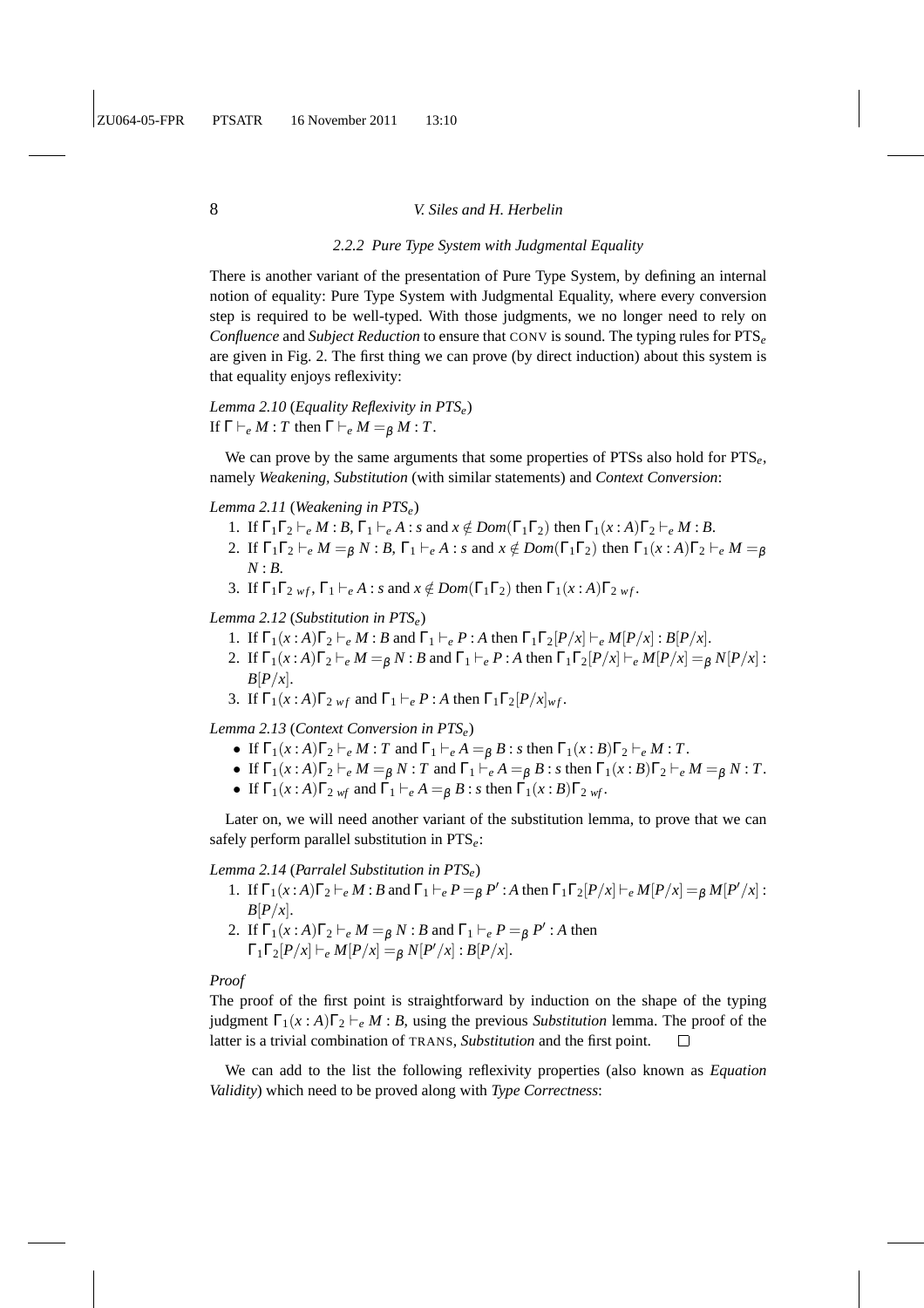| $\overline{\mathbf{0}_{wf}}$ NIL                                                                                   | $\frac{\Gamma\vdash_e A:s \quad x \notin Dom(\Gamma)}{\Gamma(x:A)_{wf}}$ CONS                                                                                                                                                                                                                         |
|--------------------------------------------------------------------------------------------------------------------|-------------------------------------------------------------------------------------------------------------------------------------------------------------------------------------------------------------------------------------------------------------------------------------------------------|
| $\frac{\Gamma_{wf} (s,t) \in \mathscr{A}}{\Gamma \vdash_{e} s : t}$ SORT                                           | $(s_1,s_2,s_3) \in \mathscr{R}$<br>$\frac{\Gamma\vdash_e A:s_1\qquad \Gamma(x:A)\vdash_e B:s_2}{\Gamma\vdash_e \Pi x^A.B:s_3} \text{ PI}$                                                                                                                                                             |
| $\frac{\Gamma_{wf} (s,t) \in \mathscr{A}}{\Gamma \vdash_e s =_{\beta} s : t}$ SORT-EQ                              | $(s_1,s_2,s_3) \in \mathcal{R}$<br>$\frac{\Gamma\vdash_e A =_\beta A': s_1 \qquad \Gamma(x:A) \vdash_e B =_\beta B': s_2}{\Gamma\vdash_e \Pi x^A \cdot B =_\beta \Pi x^A', B': s_3}$ PI-EQ                                                                                                            |
| $\frac{\Gamma_{wf} - \Gamma(x) = A}{\Gamma \vdash_{\alpha} x : A}$ VAR                                             | $\Gamma \vdash_e A : s_1 \qquad \Gamma(x:A) \vdash_e B : s_2$<br>$\frac{(s_1, s_2, s_3) \in \mathcal{R} \qquad \Gamma(x:A) \vdash_e M:B}{\Gamma \vdash_e \lambda x^A.M : \Pi x^A.B}$ LAM                                                                                                              |
| $\frac{\Gamma_{wf} - \Gamma(x) = A}{\Gamma \vdash_e x = g x : A} \text{ VAR-EQ}$                                   | $\Gamma\vdash_e A =_\beta A' : s_1 \qquad \Gamma(x:A) \vdash_e B : s_2$<br>$\frac{(s_1, s_2, s_3) \in \mathcal{R}}{\Gamma \vdash_e \lambda x^A M =_\beta \lambda x^{A'}}.M' : H \rightarrow B M' : B$ LAM-EQ                                                                                          |
| $\frac{\Gamma\vdash_e M:A\qquad \Gamma\vdash_e A=_{\beta} B:s}{\Gamma\vdash_e M:B}\mathop{\mathrm{conv}}\nolimits$ | $\frac{\Gamma\vdash_e M:\Pi x^A.B\qquad \Gamma\vdash_e N:A}{\Gamma\vdash_e MN:B[N/x]}$ APP                                                                                                                                                                                                            |
|                                                                                                                    | $\frac{\Gamma\vdash_e M =_\beta N:A\quad \Gamma\vdash_e A =_\beta B:s}{\Gamma\vdash_e M =_\beta N:B}\mathop{\mathrm{conv}}\nolimits\text{-}\mathrm{EQ}\frac{\Gamma\vdash_e M =_\beta M':\Pi x^A.B\quad \Gamma\vdash_e N =_\beta N':A}{\Gamma\vdash_e MN =_\beta M'N':B[N/x]}\mathop{\mathrm{APP-EQ}}$ |

|  | Pure Type System conversion is always typable |  |  |  |  |
|--|-----------------------------------------------|--|--|--|--|
|--|-----------------------------------------------|--|--|--|--|

|                                                                         |                                                                                               | $(s_1,s_2,s_3) \in \mathscr{R}$ |                                                                                                  |             |
|-------------------------------------------------------------------------|-----------------------------------------------------------------------------------------------|---------------------------------|--------------------------------------------------------------------------------------------------|-------------|
| $\Gamma \vdash_e A : s_1$                                               | $\Gamma(x:A) \vdash_e B : s_2 \qquad \Gamma \vdash_e N : A \qquad \Gamma(x:A) \vdash_e M : B$ |                                 |                                                                                                  | <b>BETA</b> |
|                                                                         | $\Gamma\vdash_e (\lambda x^A.M)N =_\beta M[N/x]:B[N/x]$                                       |                                 |                                                                                                  |             |
| $\frac{\Gamma\vdash_e N =_\beta M:A}{\Gamma\vdash_e M =_\beta N:A}$ SYM |                                                                                               |                                 | $\Gamma\vdash_e M = \beta N:A$ $\Gamma\vdash_e N = \beta P:A$ TRANS<br>$\Gamma\vdash_e M=_B P:A$ |             |

Fig. 2. Typing Rules for PTS*e*

*Lemma 2.15* (*Type Correctness and, Left-Hand / Right-Hand reflexivity of PTSe*)

- If  $\Gamma \vdash_e M : T$  or  $\Gamma \vdash_e M = N : T$ , then there is  $s \in$  *Sorts* such that  $T \equiv s$  or  $\Gamma \vdash_e T : s$ .
- If  $\Gamma \vdash_e M = \beta N : A$ , then  $\Gamma \vdash_e M : A$ .
- If  $\Gamma \vdash_e M = \beta N : A$ , then  $\Gamma \vdash_e N : A$ .

## *Proof*

We need to prove these three propositions simultaneously for three main reasons: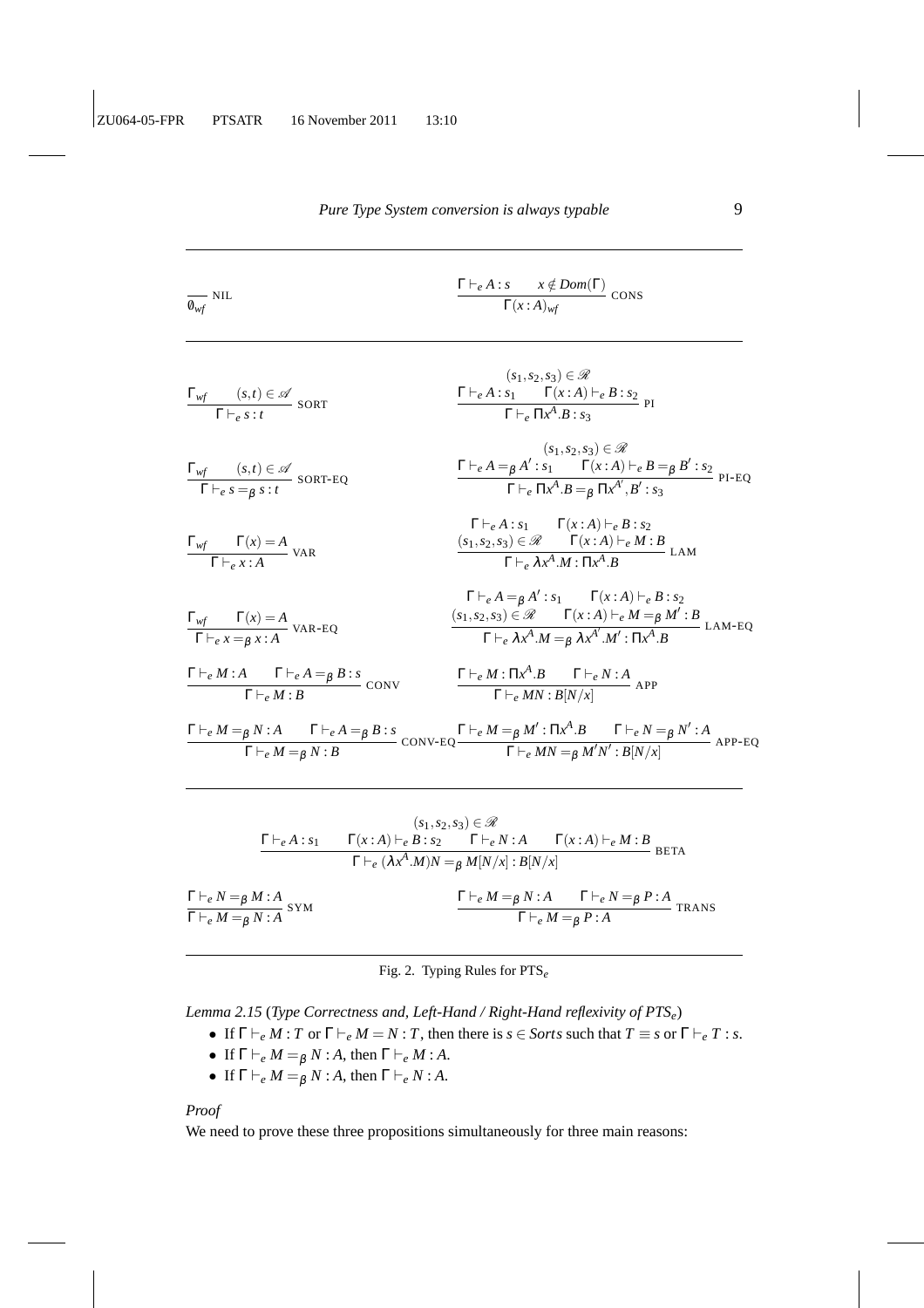- 1. to prove *Type Correctness*, we need the *Right-Hand reflexivity* for the CONV rule.
- 2. to prove both reflexivity statements, we need *Type Correctness* for the APP-EQ rule.
- 3. because of the SYM rule, we need to prove both reflexivity statements at once.

Then, *Left-Hand reflexivity* is simply done by induction: all the premises of the typing rules of PTS*<sup>e</sup>* have been chosen to correctly type the left hand-side of the equality in the current context. However, the *Right-Hand reflexivity* needs additional work. The proof is also done by induction, but *Context Conversion* is used in the rules involving λ-abstractions and Πtypes, and the *Substitution* lemmas are used to type the right part of BETA. The proof of *Type Correctness* also follows directly from the mutual induction hypothesis.

It is interesting to notice that we could have removed the dependency on *Type Correctness* just by adding more typing information (like the fact that *A* and *B* are also well-typed, with the correct sorts) to the premises of APP-EQ.

Our final goal is to prove the equivalence between PTS and PTS*e*:

*Theorem 2.16* (*Equivalence betwwen PTS and PTSe*)

- $\Gamma \vdash M : T$  iff  $\Gamma \vdash_e M : T$
- $\Gamma \vdash M : T, \Gamma \vdash N : T$ , and  $M = g N$  iff  $\Gamma \vdash_e M = g N : T$

With the few results we listed for PTS<sub>e</sub>, we can already prove half of this equivalence:

## *Theorem 2.17* (*From PTS<sup>e</sup> to PTS*)

- 1. If  $\Gamma \vdash_e M : A$  then  $\Gamma \vdash M : A$ .
- 2. If  $\Gamma \vdash_e M = g N$ : *A* then  $\Gamma \vdash M$ : *A*,  $\Gamma \vdash N$ : *A* and  $M = g N$ .

## *Proof*

The main idea of the proof is to remove the typing information from the typed equalities. The proof is straightforward by mutual induction on the typing judgments of PTS*e*. *Context Conversion* (in PTSs) is also requiered for the second conclusion.  $\Box$ 

#### *2.3 Subject Reduction and Equivalence*

We previously saw that *Subject Reduction* and Π*-injectivity* were two important properties of PTSs: *Subject Reduction* allows us to freely compute without having to check that typing is preserved at every reduction step, and Π*-injectivity* is a crucial step to prove the latter. With the basic meta-theory for PTS<sub>e</sub> at hand, we can now try to check if both properties also holds when the equality is required to be well-typed. If it is the case, we would be able to prove that both presentation are in fact two different ways to describe the same theory.

*Theorem 2.18* (*Subject Reduction*) If  $\Gamma \vdash_e M : T$  and  $M \to_B N$  then  $\Gamma \vdash_e M = g N : T$ .

To prove this property for PTS*e*, we can try the same approach that was used for PTSs, but this requires to have the Π*-injectivity* for PTS*e*. Since we are using a typed equality, we can express this injectivity in several ways. Here are two examples of injectivity: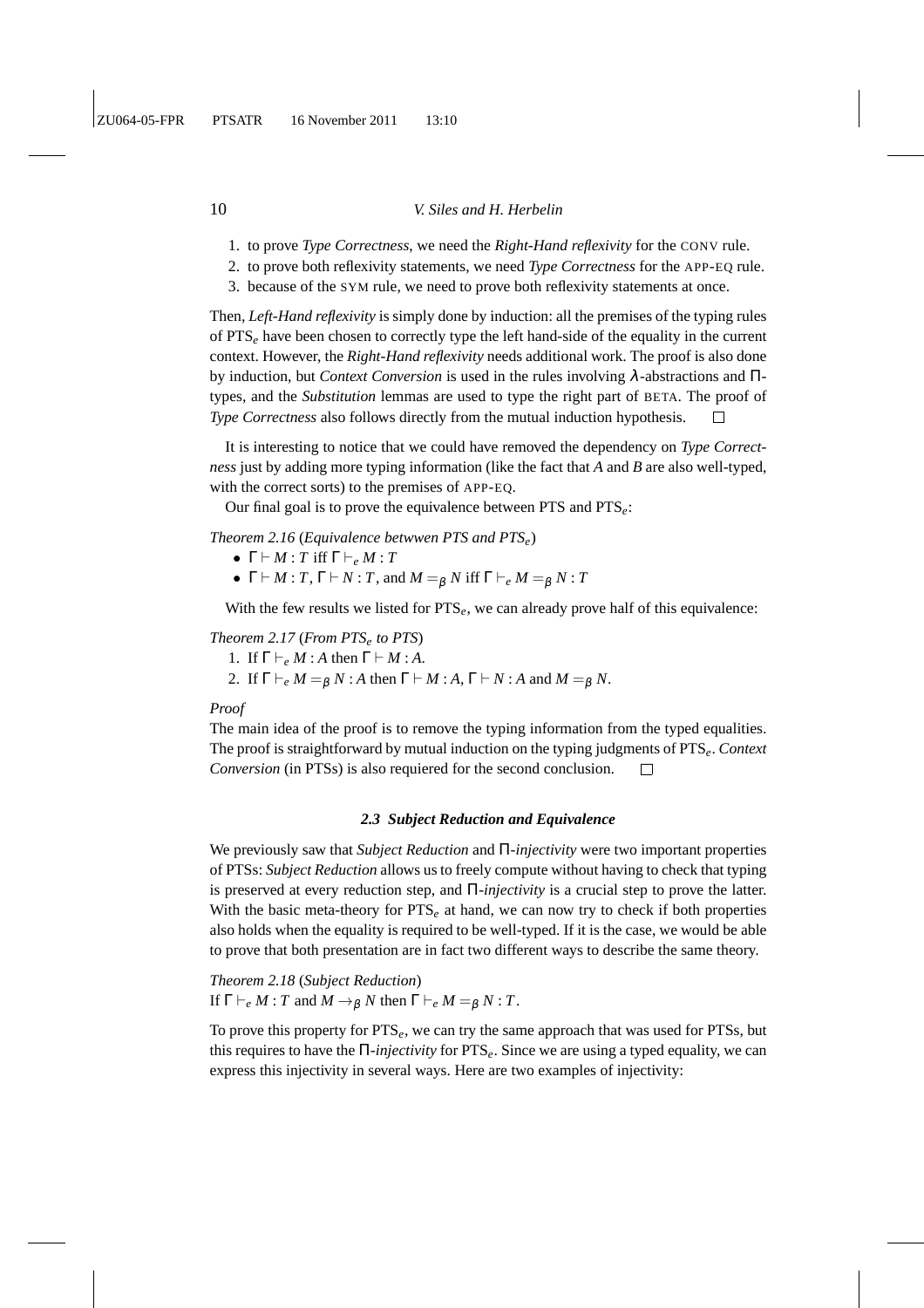- We can completely getting rid of the types (as we did for PTSs): If  $\Gamma \vdash_e \Pi x^A B =_\beta \Pi x^C \cdot D : u$ , then  $A =_\beta C$  and  $B =_\beta D$ .
- We can also try to keep as much typing information as we can: If  $\Gamma \vdash_e \Pi x^A . B =_\beta \Pi x^C . D : u$  then  $\Gamma \vdash_e A =_\beta C : s$  and  $\Gamma(x:A) \vdash_e B =_\beta D : t$  for some  $s, t \in$  *Sorts* such that  $(s, t, u) \in \mathcal{R}$ .

With the first solution, we lack too much type information to build the typed equality needed by *Subject Reduction*. The second one is used by Adams to prove the equivalence in the functional case. However, this statement is wrong in the general case (this proof can also be found in the Coq formalization):

## *Lemma 2.19* (*Strong* Π*-injectivity does not hold for all PTSe*)

The following statement does not hold for all PTS*e*:

If  $\Gamma \vdash_e \Pi x^A . B =_\beta \Pi x^C . D : u$ , then  $\Gamma \vdash_e A =_\beta C : s$ ,  $\Gamma(x:A) \vdash_e B =_\beta D : t$  for some  $s, t \in$  *Sorts* such that  $(s, t, u) \in \mathcal{R}$ .

## *Proof*

We are going to build a counterexample by selecting the right sets for *Sorts*,  $\mathscr A$  and  $\mathscr R$ . Let us assume that previous statement of strong injectivity holds for all PTS*e*, including the following one:

- *Sorts*  $\equiv \{u, v, v', w, w'\}$
- $\mathscr{A} \equiv \{(u, v), (u, v'), (v, w), (v', w')\}$
- $\mathscr{R} \equiv \{(w, w, w), (w', w', w'), (v, v, u), (v', v', u)\}$

Let us define two terms  $D_1 \equiv (\lambda x^{\nu}.u)$  *u* and  $D_2 \equiv (\lambda x^{\nu'}.u)$  *u*.

- 1.  $\emptyset \vdash_e D_1 : v$  and if  $\emptyset \vdash_e D_1 : T$  then  $T =_{\beta} v$ .
	- This is a consequence of our choices for the sets  $\mathscr A$  and  $\mathscr R$ : to type the abstraction  $\lambda x^{\nu} \cdot u$ , we need to find a rule  $(a, b, c) \in \mathcal{R}$  and a type *A* such that  $\theta \vdash_e v : a, (x : v) \vdash_e e$ *u* : *A* and  $(x : v) ⊢_e A : b$ . The first typing judgment implies that *a* ≡ *w*, and the only rule involving *w* is  $(w, w, w)$ , so  $b \equiv c \equiv w$ . This also implies that the only choice for *A* is *v*. Therefore, the abstraction has only one type,  $v \rightarrow v$ , and *T* has to be equal to  $v[u/x] \equiv v$ .
- 2. For the same reason,  $\theta \vdash_e D_2 : v'$  and if  $\theta \vdash_e D_2 : T$  then  $T =_{\beta} v'$ .
- 3. with both results and the fact that  $\theta \vdash_e u : v$  and  $\theta \vdash_e u : v'$ , we can prove  $\emptyset \vdash_e D_1 =_\beta u : v \text{ and } \emptyset \vdash_e D_2 =_\beta u : v'.$
- 4. The correct choice of rules in  $\hat{\mathcal{R}}$  leads to  $\theta \vdash_e \Pi x^{D_1} \cdot u =_\beta \Pi x^u \cdot u \cdot u$  and  $\emptyset \vdash_e \Pi x^u.u =_\beta \Pi x^{D_2}.u : u$ , so by transitivity:  $\emptyset \vdash_e \Pi x^{D_1}.u =_\beta \Pi x^{D_2}.u : u$ .
- 5. Since we supposed strong-injectivity, either  $\theta \vdash_e D_1 =_\beta D_2 : v$  or  $\theta \vdash_e D_1 =_\beta D_2 : v'$ .
- 6. In both case, one of the reflexivity lemmas and the first two items force  $v = \beta v'$  which is impossible by *Confluence* (cf Lemma 2.1).

 $\Box$ 

To prove *Subject Reduction*, we need a weaker form of Π-injectivity. In the next sections, we give the description of a correct injectivity statement, but we are not able to prove it before proving *Subject Reduction*. This is the reason why we postpone this discussion to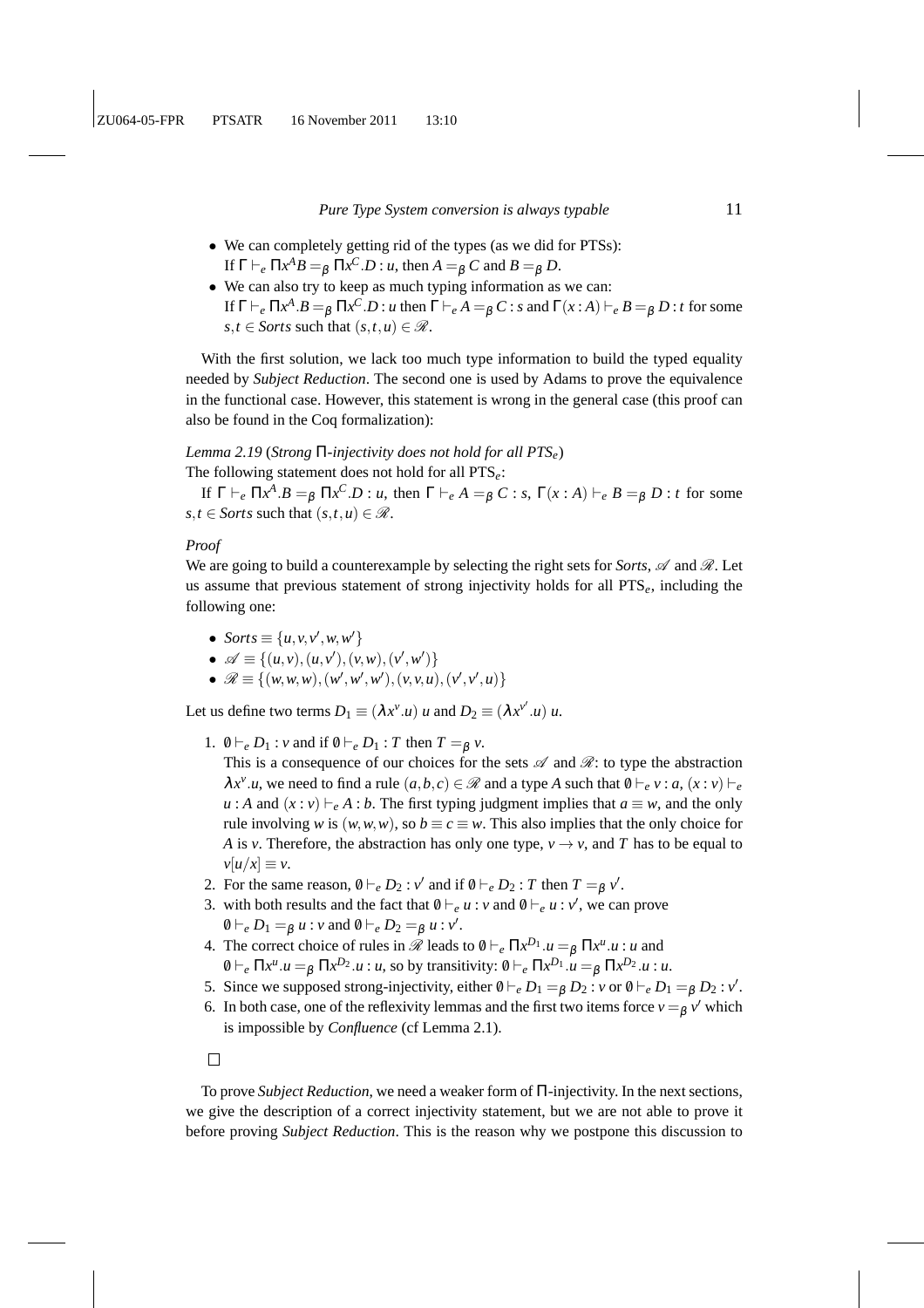Section 4.

To prove the full equivalence between untyped conversion and judgmental equality, we define an auxiliary type presentation  $PTS_{atr}$ , with judgments of the form  $\Gamma \vdash M \rhd N : A$ . The intended meaning is that *M* of type *A* can do a parallel reduction step to *N*. PTS*atr* also has more informative terms so we can directly prove properties like *Confluence*, *Weak* Π*injectivity* and *Subject-Reduction*. There is an erasure function | | from the annotated terms of  $PTS<sub>atr</sub>$  to original PTS and PTS<sub>e</sub> terms. The outline of the equivalence is the following:

- 1. If  $\Gamma \vdash M \rhd N$  : *A* then  $|\Gamma| \vdash |M|$  :  $|A|$  and  $\Gamma \vdash |N|$  :  $|A|$ ,
- 2. If  $\Gamma \vdash M \rhd N : A$ , then  $|\Gamma| \vdash_e |M| =_\beta |N| : |A|$ ,
- 3. If  $\Gamma \vdash M : A$ , then there are  $\Gamma^+$ ,  $\dot{M}^+$  and  $A^+$  such that  $\Gamma^+ \vdash M^+ \rhd M^+ : A^+$  and  $|\Gamma^+| \equiv \Gamma$ ,  $|M^+| \equiv M$  and  $|A^+| \equiv A$ .

The properties combined show that a PTS can be embedded into a PTS*e*, using PTS*atr* as an intermediate step.

## **3 Basic meta-theory of PTS***atr*

## *3.1 Definition of PTSatr*

Let us go back to the question of lifting a typing judgment from PTSs to PTS*e*. To do so, we need to be able to lift a conversion  $A =_B B$  into a typed equality judgment  $\Gamma \vdash_e A =_B B$ and as said above, we would like to have *Subject Reduction* for PTS*<sup>e</sup>* which itself requires the injectivity of Π-types.

A first proof of equivalence between PTSs and PTS*<sup>e</sup>* has been given by Adams (2006) for the subclass of *functional* PTSs, a result that has been later extended to the subclasses of *semi-full* and *full* PTSs by the authors (Siles & Herbelin, 2010). As expected, the key step of these proofs is to build an intermediate system with two major properties:

- 1. It has to be equivalent to both PTSs and PTS*e*.
- 2. It has to satisfy the *Church-Rosser* property.

With such a system, we can prove that it enjoys Π*-injectivity* and *Subject Reduction*, and finally translate both properties into PTS*e*.

Since we are dealing with a typed equality, we need to build a typed version of *Church-Rosser*. The usual way to prove it for  $\beta$ -reduction is to define a parallel reduction that enjoys the *Diamond Property*, and whose transitive-closure is the same closure as βreduction. So Adams defined a typed version of this parallel reduction called *Type Parallel One Step Reduction* to prove his result. In order to prove the *Church-Rosser* property, Adams decided to annotate applications by their co-domain, and to restrict to functional PTSs so his system would also enjoy the *Uniqueness of Types*. We used the same annotation system to show that the *Church-Rosser* property also holds for semi-full and full systems, but this is not enough for the general framework.

To extend Adams method to the class of all PTSs and PTS*e*, we add a second annotation to the applications. In his paper, he rejected this solution because it introduces a new constraint one has to check when one wants to reduce a  $\beta$ -redex, and he did not investigate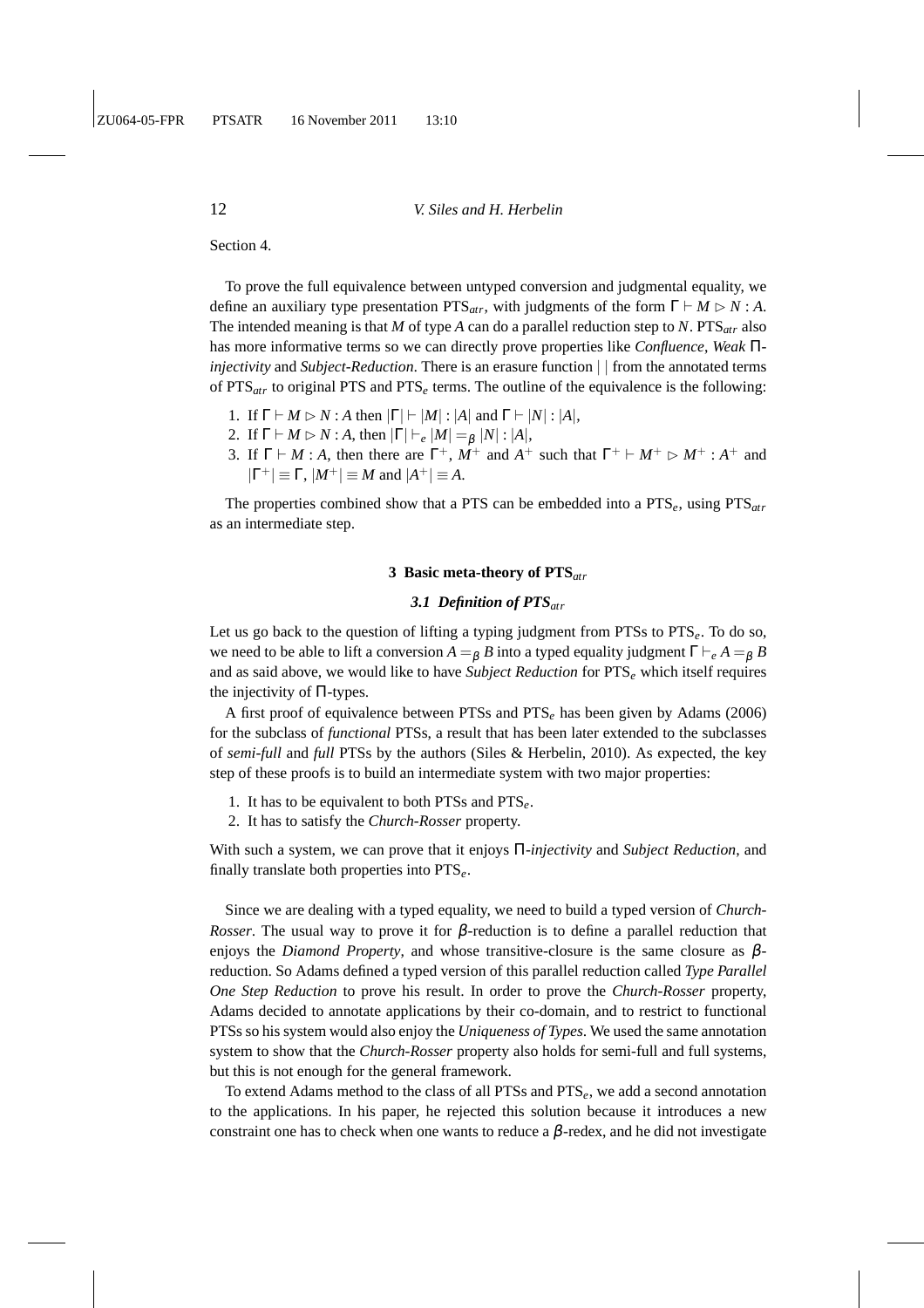how to handle this additional complication. Such methods have already been tried to prove normalization results for PTSs in (Melliès  $&$  Werner, 1997) and for correctness and completeness results in (Streicher, 1991), but we had to adapt it without any normalization requirement.

All of this has led us to define a variant of TPOSR that we call *Pure Type System based on Annotated Typed Reduction*. This system is built on a trade-off: this additional annotation allows us to get more information from our typing judgments, but it adds new constraints in the typed reduction that we will have to face. In the following, we give a detailed description of the systems, its properties, and of the difficulties introduced by this new annotation.

## **Structure of Annotated Terms**

## $A,B,M,N ::= s \mid x \mid M_{\Pi x: A.B}N \mid \lambda x^A.M \mid \Pi x^A.B$

All the other notions (context, substitution and untyped reduction) described for the terms of PTSs are defined in the same way for PTS*atr*, with their natural adaptation to the annotated applications. To avoid confusion between the reductions, we write  $\rightarrow$ <sub>p</sub> for untyped parallel reduction in  $PTS_{atr}$  (we allow reduction in the annotations) and  $\rightarrow$  for its transitive closure (since PTS*atr* is a parallel system, using a one-step parallel reduction is easier, but its closure is still the same as the usual one-step  $\beta$ -reduction). We define an erasure procedure | | by induction on the structure of terms that maps annotated PTS*atr* terms to non-annotated PTS ones, by inductively removing the additional typing information within the applications.

The typing rules of PTS*atr* are presented in Fig. 3. As a shortcut, we use the notation  $\Gamma \vdash M \rhd N : A, B \text{ for "}\Gamma \vdash M \rhd N : A \text{ and } \Gamma \vdash M \rhd N : B"$ .

The  $\triangleright^+$  (resp. ≅ $\beta$ ) relation can be read as the transitive (resp. transitive-symmetric) closure of the ⊳ relation. The  $\cong_{\beta}$  judgment has to be understood as an equality at "the level of types", where we do not demand to keep the same sort at every transitivity step. We need this to be able to state the *Generation Lemmas* correctly, since we do not have the *Uniqueness of Types* in the general case. To avoid confusion in further development, here is a reminder of the several variants of β-equality we are dealing with:

| <b>Notation</b>                  | <b>Terms</b>                   | <b>Systems</b> | Meaning                                     |
|----------------------------------|--------------------------------|----------------|---------------------------------------------|
| $M \equiv N$                     | all                            | all            | syntactic ( $\alpha$ -conversion)           |
| $M =_B N$                        | non-annotated PTS              |                | $\beta$ -conversion                         |
| $\Gamma\vdash_e M =_\beta N : T$ | non-annotated PTS <sub>o</sub> |                | $\beta$ -conversion with typing constraints |
| $\Gamma\vdash M\cong_{\beta} N$  | annotated                      | $PTS_{ctr}$    | $\beta$ -conversion with typing constraints |

The meaning of the BETA rule is to ensure that there is a conversion path from the annotation *A* of the  $\lambda$ -abstraction, to the annotation of the application  $A'$ , where each step is *typed by the sort s*<sup>1</sup> (which is the first sort of the triple). As Adams pointed out for TPOSR, having *A* instead of *A* ′ would break the linearity of the left-hand side of the rule: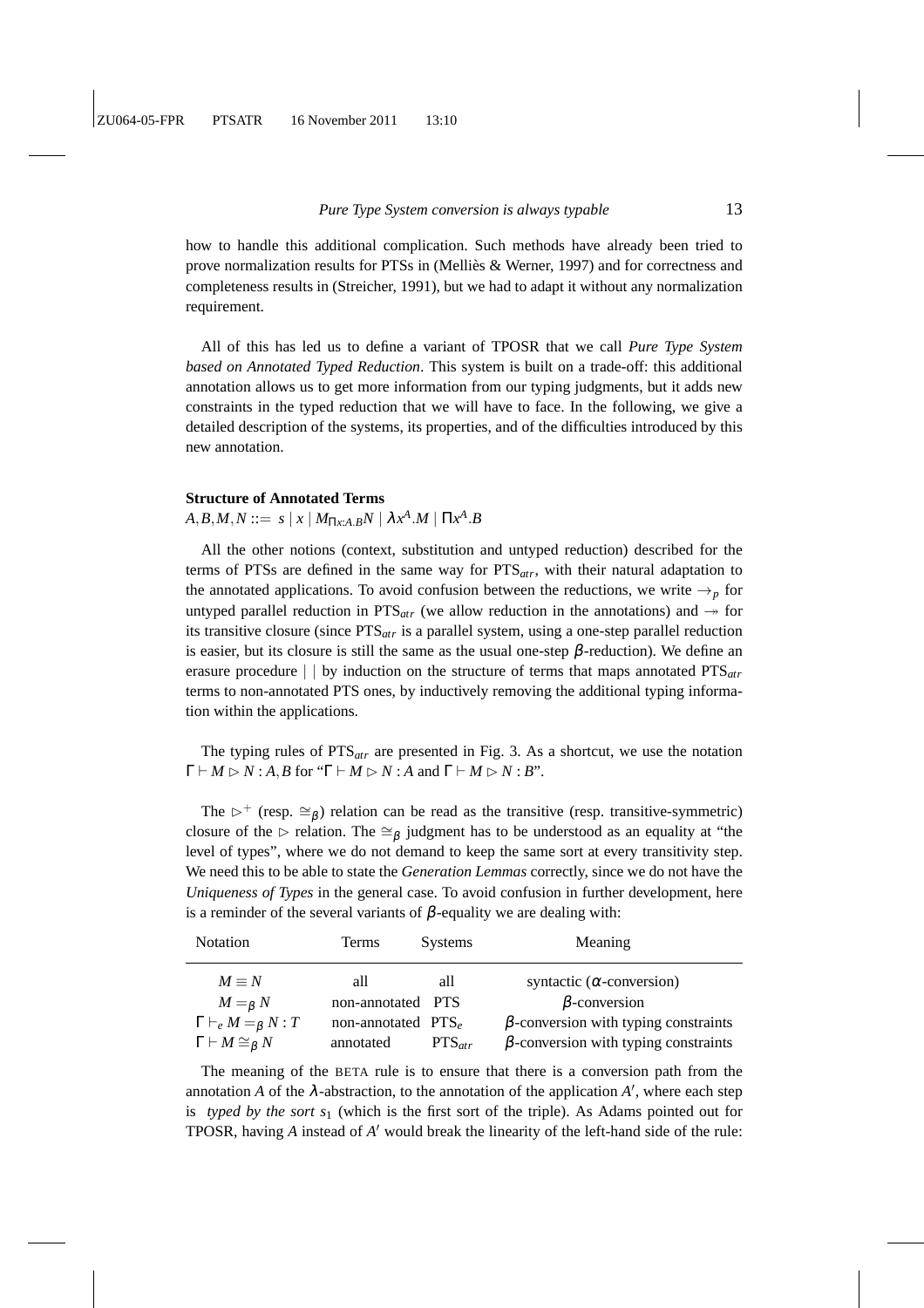| $\overline{\mathbf{0}_{wf}}$ EMPTY                                                                                                                                                                                                                                                                                                                                                                                                                                                             | $\frac{\Gamma\vdash A\vartriangleright B:s\quad x\notin Dom(\Gamma)}{\Gamma(x:A)_{wf}}$ EXTEND                                                     |
|------------------------------------------------------------------------------------------------------------------------------------------------------------------------------------------------------------------------------------------------------------------------------------------------------------------------------------------------------------------------------------------------------------------------------------------------------------------------------------------------|----------------------------------------------------------------------------------------------------------------------------------------------------|
| $\frac{\Gamma_{wf} (s,t) \in \mathscr{A}}{\Gamma \vdash s \rhd s \cdot t}$ SORT                                                                                                                                                                                                                                                                                                                                                                                                                | $\frac{\Gamma_{wf} \Gamma(x) = A}{\Gamma \vdash x \rhd x : A}$ VAR                                                                                 |
| $\frac{(\mathit{s}_1, \mathit{s}_2, \mathit{s}_3) \in \mathscr{R}}{\Gamma \vdash A \rhd A': \mathit{s}_1 \quad \Gamma(x:A) \vdash B \rhd B': \mathit{s}_2} \; \frac{\Gamma \vdash A \rhd A': \mathit{s}_1 \quad \quad (\mathit{s}_1, \mathit{s}_2, \mathit{s}_3) \in \mathscr{R}}{\Gamma \vdash \Pi x^A . B \rhd \Pi x^A'. B': \mathit{s}_3} \; \frac{\Gamma(x:A) \vdash B \rhd B : \mathit{s}_2 \quad \quad \Gamma(x:A) \vdash M \rhd M': B}{\Gamma \vdash \lambda x^A . M \rhd \lambda x^{A$ |                                                                                                                                                    |
| $(s_1,s_2,s_3) \in \mathcal{R}$<br>$\Gamma\vdash A\vartriangleright A': s_1\qquad \Gamma(x:A)\vdash B\vartriangleright B': s_2$<br>$\frac{\Gamma \vdash M \rhd M': \Pi x^A . B \qquad \Gamma \vdash N \rhd N': A}{\Gamma \vdash M_{\Pi x: A. B} N \rhd M_{\Pi x: A'. B'}' N': B[N/x]}$ APP                                                                                                                                                                                                     |                                                                                                                                                    |
| $\Gamma\vdash A\mathbin{\vartriangleright} A:s_1$ $\Gamma\vdash A'\mathbin{\vartriangleright} A':s_1$<br>$\frac{\Gamma\vdash A_0 \rhd^+ A:s_1 \qquad \Gamma\vdash A_0 \rhd^+ A': s_1 \qquad (s_1,s_2,s_3)\in \mathscr{R}}{\Gamma(x:A)\vdash B \rhd B:s_2 \qquad \Gamma(x:A)\vdash M \rhd M': B \qquad \Gamma\vdash N \rhd N': A \qquad \Gamma\vdash (\lambda x^A \cdot M)_{\Pi x: A': B} N \rhd M'[N'/x]: B[N/x]}$ BETA                                                                        |                                                                                                                                                    |
| $\frac{\Gamma \vdash M \triangleright N : A \qquad \Gamma \vdash A \triangleright B : s}{\Gamma \vdash M \sim N : R}$ RED<br>$\Gamma \vdash M \rhd N : B$                                                                                                                                                                                                                                                                                                                                      | $\frac{\Gamma \vdash M \rhd N : A \qquad \Gamma \vdash B \rhd A : s}{\Gamma \vdash M \rhd N \cdot R} \mathsf{EXP}$<br>$\Gamma \vdash M \rhd N : B$ |
| $\frac{\Gamma \vdash M \rhd N : A}{\Gamma \vdash M \rhd^+ N : A}$ REDS-INTRO                                                                                                                                                                                                                                                                                                                                                                                                                   | $\frac{\Gamma \vdash M \triangleright^+ N : A \qquad \Gamma \vdash N \triangleright^+ P : A}{\Gamma \vdash M \triangleright^+ P : A}$ REDS-TRANS   |
| $\frac{\Gamma\vdash A\triangleright B:s}{\Gamma\vdash A\cong_{\beta} B}$ EQ-INTRO $\qquad \frac{\Gamma\vdash B\triangleright A:s}{\Gamma\vdash A\cong_{\beta} B}$ EQ-INTRO2 $\qquad \frac{\Gamma\vdash A\cong_{\beta} B\qquad \Gamma\vdash B\cong_{\beta} C}{\Gamma\vdash A\cong_{\beta} C}$ TRANS                                                                                                                                                                                             |                                                                                                                                                    |

Fig. 3. Typing Rules and Type Equality for PTS*atr*

a  $\beta$ -redex would only be able to reduce if both annotations are syntactically equal, which may not be the case (especially during the proof of the *Church-Rosser* property). To get over this limitation, we require that both annotations must be convertible, and the path between them has to be typed by the same sort.

The equality  $\cong_\beta$  ensures that each step is typed by a sort, but does not guarantee that each step use the same one, so we can not use it directly. Using another equality where we ensure that each step lives in the same type (much like PTS*<sup>e</sup>* equality) did not help at all in the following proofs. That is the reason why we stated the system with this "common expanded form" rather than with another new judgment that would not be used elsewhere.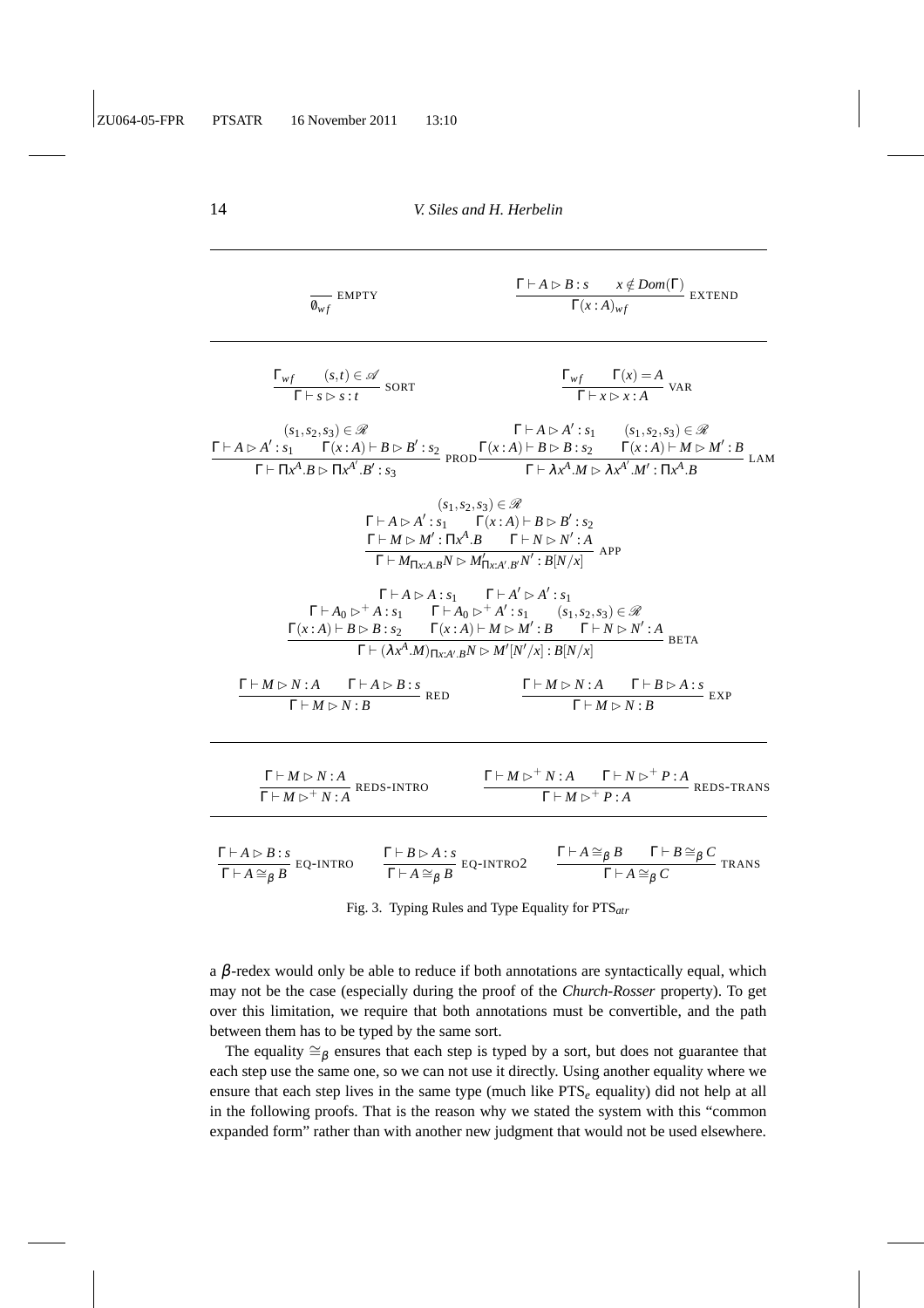We do not directly have a symmetry statement for  $\cong$ <sub>B</sub> equality in order to have more control over the equality, but this rule is straightforward to prove by induction:

*Lemma 3.1* (*Symmetry for*  $\cong_{\beta}$ ) If  $\Gamma \vdash A \cong_B B$  then  $\Gamma \vdash B \cong_B A$ .

## *3.2 General properties of PTSatr*

From now on, we consider the general case of PTSs, without any restrictions: we can start to prove some properties of PTS<sub>atr</sub> (by mutual induction over  $\triangleright$  and  $\triangleright^+$  at once):

*Lemma 3.2* (*Weakening*)

- 1. If  $\Gamma_1\Gamma_2 \vdash M \rhd N : B, \Gamma_1 \vdash A \rhd A' : s \text{ and } x \notin Dom(\Gamma_1\Gamma_2) \text{ then } \Gamma_1(x:A)\Gamma_2 \vdash M \rhd N : B.$
- 2. If  $\Gamma_1\Gamma_2 \vdash M \rhd^+ N : B, \Gamma_1 \vdash A \rhd A' : s \text{ and } x \notin Dom(\Gamma_1\Gamma_2) \text{ then}$  $\Gamma_1(x:A)\Gamma_2 \vdash M \rhd^+ N:B.$
- 3. If  $\Gamma_1 \Gamma_2$  *wf*,  $\Gamma_1 \vdash A \rhd A'$ : *s* and  $x \notin Dom(\Gamma_1 \Gamma_2)$  then  $\Gamma_1(x:A) \Gamma_2$  *wf*.

We extend the notion of equality on terms to equality on contexts, which are nothing but ordered lists of terms:

## **Context Conversion**

- $\theta \cong_{\beta} \theta$ .
- If  $\Gamma \cong_{\beta} \Gamma', \Gamma \vdash A \cong_{\beta} B$  and  $x \notin Dom(\Gamma)$ , then  $\Gamma(x:A) \cong_{\beta} \Gamma'(x:B)$ .

*Lemma 3.3* (*Conversion in Context*)

- If  $\Gamma \vdash M \rhd N : A$  and  $\Gamma \cong_{\beta} \Gamma'$  then  $\Gamma' \vdash M \rhd N : A$ .
- If  $\Gamma \vdash M \rhd^+ N$ : *A* and  $\Gamma \cong_{\beta} \Gamma'$  then  $\Gamma' \vdash M \rhd^+ N$ : *A*.
- If  $\Gamma \vdash A \cong_{\beta} B$  and  $\Gamma \cong_{\beta} \Gamma'$  then  $\Gamma' \vdash A \cong_{\beta} B$ .

The following lemmas are still proved by mutual induction, but they have to be proved in this order since they also rely on the lemma just before them.

*Lemma 3.4* (*Left-Hand Typability*) If  $\Gamma \vdash M \rhd N : A$  or  $\Gamma \vdash M \rhd^+ N : A$ , then  $\Gamma \vdash M \rhd M : A$ .

#### *Lemma 3.5* (*Parallel Substitution*)

- 1. If  $\Gamma_1(x:A)\Gamma_2 \vdash M \rhd N : B$  and  $\Gamma_1 \vdash P \rhd P' : A$  then  $\Gamma_1 \Gamma_2 [P/x] \vdash M[P/x] \rhd N[P'/x] : B[P/x].$
- 2. If  $\Gamma_1(x:A)\Gamma_2 \vdash M \rhd^+ N : B$  and  $\Gamma_1 \vdash P \rhd P' : A$  then  $\Gamma_1 \Gamma_2 [P/x] \vdash M[P/x] \rhd^+ N[P'/x] : B[P/x].$
- 3. If  $\Gamma_1(x:A)\Gamma_{2\; wf}$  and  $\Gamma_1 \vdash P \rhd P'$ : *A* then  $\Gamma_1\Gamma_2[P/x]_{wf}$ .

*Lemma 3.6* (*Right-Hand Typability*)

- 1. If  $\Gamma \vdash M \rhd N : A$  or  $\Gamma \vdash M \rhd^+ N : A$ , then  $\Gamma \vdash N \rhd N : A$ .
- 2. If  $\Gamma \vdash A \cong_B B$ , then  $\Gamma \vdash A \rhd A$ : *s* and  $\Gamma \vdash B \rhd B$ : *t* for some sorts *s* and *t*.

The following lemma is an adapted version of the *Generation Lemma* introduced for PTSs. By adding both annotations, we do not have to "guess" the domain and co-domain of an application anymore.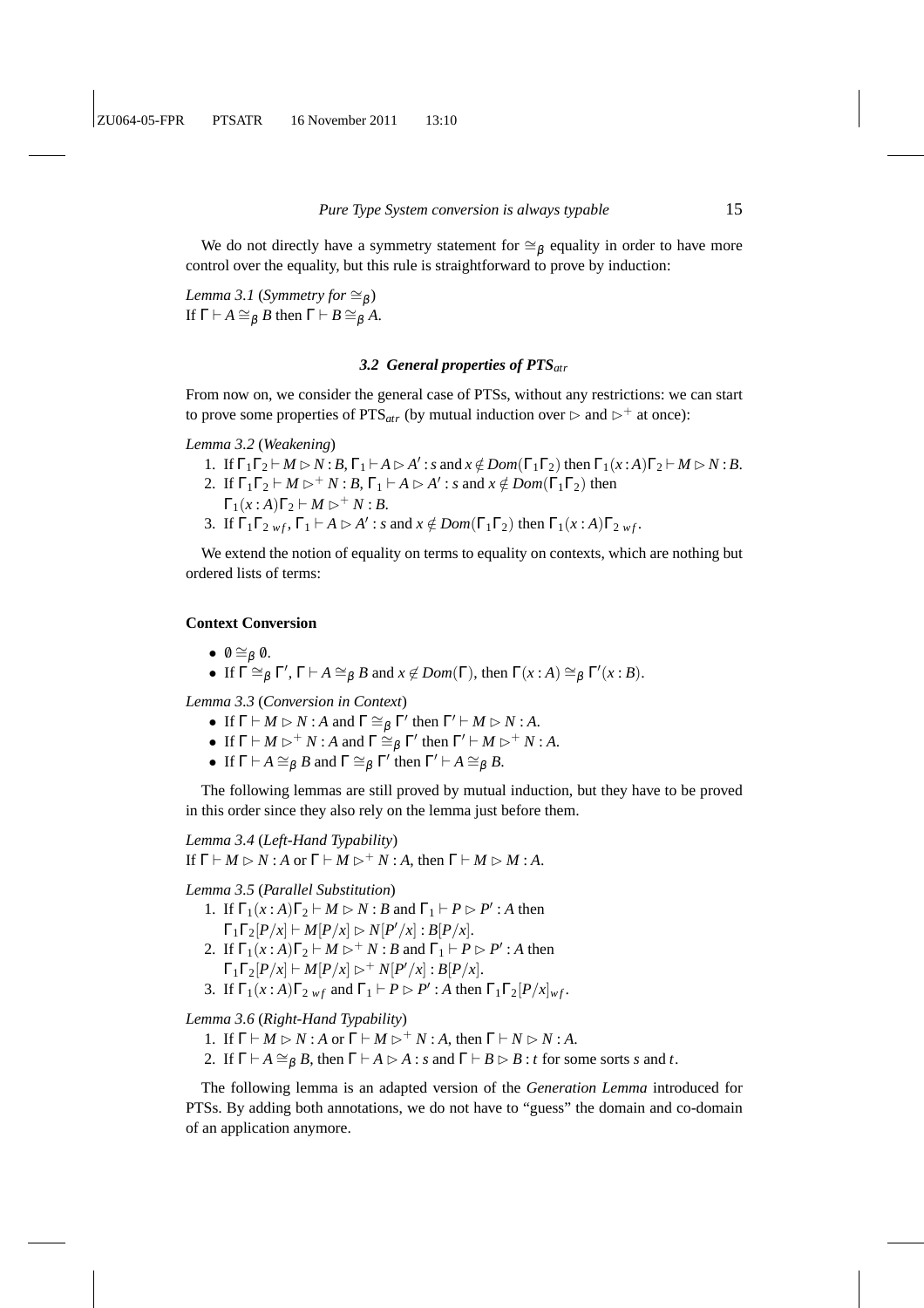*Lemma 3.7* (*Generation*)

- 1. If  $\Gamma \vdash s \rhd N$ : *T* then  $N \equiv s$  and there is *t* such that  $(s,t) \in \mathcal{A}$  and either  $T \equiv t$  or  $\Gamma \vdash T \cong_{\beta} t.$
- 2. If  $\Gamma \vdash x \rhd N$ : *T* then  $N \equiv x$  and there is *A* such that  $\Gamma(x) = A$  and  $\Gamma \vdash T \cong_B A$ .
- 3. If  $\Gamma \vdash \Pi x^A \cdot B \rhd N : T$  then there are  $A', B', s_1, s_2, s_3$  such that  $N \equiv \Pi x^{A'} \cdot B',$  $(s_1, s_2, s_3) \in \mathcal{R}, \Gamma \vdash A \rhd A' : s_1, \Gamma(x : A) \vdash B \rhd B' : s_2$  and either  $T \equiv s_3$  or  $\Gamma \vdash T \cong_{\beta} s_3.$
- 4. If  $\Gamma \vdash \lambda x^A.M \rhd N$ : T then there are  $A', M', B, s_1, s_2, s_3$  such that  $N \equiv \lambda x^{A'}. M', (s_1, s_2, s_3) \in$  $\mathscr{R}, \Gamma \vdash A \rhd A' : s_1, \Gamma(x:A) \vdash B \rhd B : s_2, \Gamma(x:A) \vdash M \rhd M' : B \text{ and } \Gamma \vdash T \cong_{\beta} \Pi x^A . B.$
- 5. If  $\Gamma \vdash P_{\Pi x:U.B}Q \rhd N$ : *T* then there are  $A, A', B', Q', s_1, s_2, s_3$  such that  $(s_1, s_2, s_3) \in \mathcal{R}$ ,  $\Gamma \vdash A \rhd A' : s_1, \Gamma(x:A) \vdash B \rhd B' : t_2, \Gamma \vdash Q \rhd Q' : A, \Gamma \vdash T \cong_{\beta} B[Q/x]$  and
	- either (APP case)  $U \equiv A$ ,  $\Gamma \vdash P \rhd P'$ :  $\prod x^A \cdot B$  and  $N \equiv P'_{\prod x:A' \cdot B'} Q'$  for some  $P'$
	- or (BETA case)  $U \equiv A''$ ,  $P \equiv \lambda x^A \cdot R$ ,  $\Gamma(x:A) \vdash R \rhd R' : B, N \equiv R' [Q'/x]$ ,  $\Gamma \vdash A_0 \rhd^+ A'' : s_1 \text{ and } \Gamma \vdash A_0 \rhd^+ A : s_1 \text{ for some } A_0, A'', R, R'.$

#### *Proof*

As for PTSs, the proof is done by induction on the shape of the typing judgment.  $\Box$ 

One of the key-points to prove the *Church-Rosser* property for β-reduction (more exactly, to prove that the usual reduction and the parallel one have the same transitive closure) is that  $\beta$  enjoys some multi-step congruence properties like:

- If  $A \rightarrow_{\beta} B$  and  $C \rightarrow_{\beta} D$ , then  $\Pi x^A \cdot C \rightarrow_{\beta} \Pi x^B \cdot D$
- If  $A \rightarrow_{\beta} B$  and  $M \rightarrow_{\beta} N$ , then  $\lambda x^{A} \cdot M \rightarrow_{\beta} \lambda x^{B} \cdot N$
- $\bullet$  ...

However, to have the same properties in PTS*atr*, that is with type restrictions to fulfill, those lemmas can be hard to prove, especially for the application case. To prove these properties about multi-step congruence, Adams used the *Type Uniqueness* property thanks to its functional setting. To prove those multi-step congruence results for PTS*atr*, we need to find something new. A particular example of what we need arise in the multi-step congruence case of application, where we need to check that terms are typed by the triple of sorts in  $\mathscr{R}$ . For example, we know that  $\Gamma \vdash A \rhd A : s$  and  $\Gamma \vdash A \rhd^+ A' : t$ , but we need the latter statement typed by *s*. With *Type Uniqueness*, we would be able to prove that  $s \equiv t$ , but this is not true in the general case. What we would like to do it to keep the reduction skeleton of the second statement and use it with the types of the first judgment.

The following theorem is a sufficient tool to achieve this task:

*Theorem 3.8* (*Exchange of Types*) If  $\Gamma \vdash M \rhd N$  : *A* and  $\Gamma \vdash M \rhd P$  : *B*, then  $\Gamma \vdash M \rhd N$  : *B* and  $\Gamma \vdash M \rhd P$  : *A*.

#### *Proof*

By induction on the first judgment and *Generation* on the second one, there are no difficult cases since we have the co-domain annotations on the applications. The second part of the conclusion is proved by symmetry. $\Box$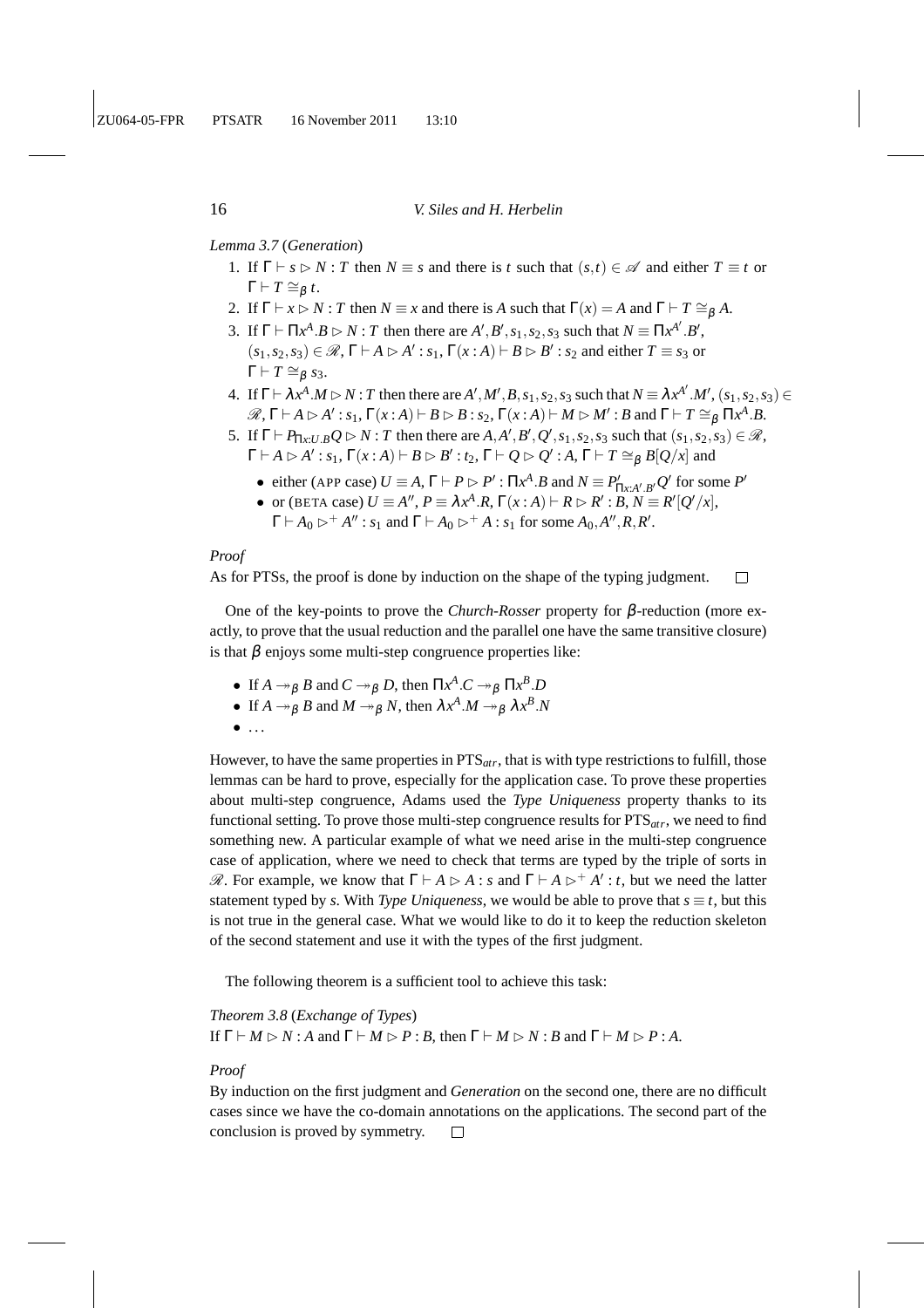The heart of this theorem is to keep the reduction structure of a derivation and allowing to change the type annotations inside, if we have a witness that these annotations are correct. We can directly extend this result to multi-step reduction:

*Corollary 3.9* (*Exchange of Types in multi-step reduction*) If  $\Gamma \vdash M \rhd^+ N$ : *A* and  $\Gamma \vdash M \rhd M$ : *B*, then  $\Gamma \vdash M \rhd^+ N$ : *B*.

It allows us to prove that the following transitivity rule for  $\triangleright^+$  is admissible:

$$
\frac{\Gamma \vdash M \rhd^+ N : A \qquad \Gamma \vdash N \rhd^+ P : B}{\Gamma \vdash M \rhd^+ P : A}
$$
 REDS-TRANS-ALT

This is the key lemma to prove our multi-step congruence lemma for PTS*atr*:

*Lemma 3.10* (*Multi-step Congruences and Generations*)

- Congruences:
	- **—** If  $\Gamma \vdash A \rhd^+ A' : s_1, \Gamma(x:A) \vdash B \rhd^+ B' : s_2$  and  $(s_1, s_2, s_3) \in \mathcal{R}$ , then  $Γ ⊢ Πx<sup>A</sup>.B ⊵ † Πx<sup>A'</sup>.B' : s<sub>3</sub>.$
	- If Γ  $\vdash$  *A*  $\triangleright$  <sup>+</sup> *A*' : *s*<sub>1</sub>, Γ(*x* : *A*)  $\vdash$  *M*  $\triangleright$  <sup>+</sup> *M*' : *B*, Γ(*x* : *A*)  $\vdash$  *B*  $\triangleright$  *B* : *s*<sub>2</sub> and  $(s_1, s_2, s_3) \in \mathcal{R}$ , then  $\Gamma \vdash \lambda x^A.M \rhd^+ \lambda x^{A'}, M': \Pi x^A.B.$
	- If Γ  $\vdash$  *A*  $\triangleright$ <sup>+</sup> *A*' : *s*, Γ(*x* : *A*)  $\vdash$  *B*  $\triangleright$ <sup>+</sup> *B*' : *t*, Γ  $\vdash$  *M*  $\triangleright$ <sup>+</sup> *M*' : Π*x*<sup>*A*</sup>.*B*, and  $\Gamma \vdash N \rhd^+ N' : A$ , then  $\Gamma \vdash M_{\Pi x:A.B}N \rhd^+ M'_{\Pi x:A'.B'}N' : B[N/x].$

#### • (Multi-step) Generation:

- $\blacksquare$  If  $\Gamma \vdash \Pi x^A \cdot B \rhd^+ N$ : *T* then there are  $A', B', s_1, s_2, s_3$  such that  $(s_1, s_2, s_3) \in \mathcal{R}$ ,  $N \equiv \Pi x^{A'} . B', \Gamma \vdash A \rhd^+ A' : s_1, \Gamma(x:A) \vdash B \rhd^+ B' : s_2 \text{ and } \Gamma \vdash T \cong_{\beta} s_3 \text{ or } T \equiv s_3.$
- $\blacksquare$  If  $\Gamma \vdash \lambda x^A \cdot M \rhd^+ N$ : *T* then there are  $A', M', B, s_1, s_2, s_3$  such that  $(s_1, s_2, s_3) \in \mathcal{R}, N \equiv \lambda x^{A'}. M', \Gamma \vdash A \rhd^+ A' : s_1, \Gamma(x:A) \vdash M \rhd^+ M' : B$  $\Gamma(x : A) \vdash B \rhd B : s_2 \text{ and } \Gamma \vdash T \cong_{\beta} \Pi x^A . B.$
- $\blacktriangleright$  If  $\Gamma \vdash s \triangleright^+ N$ : *T*, then there is *t* such that  $N \equiv s$ ,  $(s,t) \in \mathcal{A}$ , and  $\Gamma \vdash T \cong_{\beta} t$  or  $T \equiv t$ .

## *Proof*

These proofs are done in the same way as their PTSs' counterpart, by induction on the length of the  $\triangleright^+$  reduction, along with *Exchange of Types*.  $\Box$ 

This exchange of types is also used in the proof of the *Church-Rosser* property to avoid building the right sets of sorts in  $\mathcal R$  at some minor stage of the proof. However, we use it extensively while proving that well-typed terms in PTSs can be correctly annotated into well-typed annotated terms in PTS*atr*.

*Lemma 3.11* (*Type Correctness*)

If  $\Gamma \vdash M \rhd N : A$ , then there is  $s \in$  *Sorts* such as either:  $A \equiv s$  or  $\Gamma \vdash A \rhd A : s$ .

#### *Proof*

The proof is the same as for PTSs, by induction on the typing judgment. $\Box$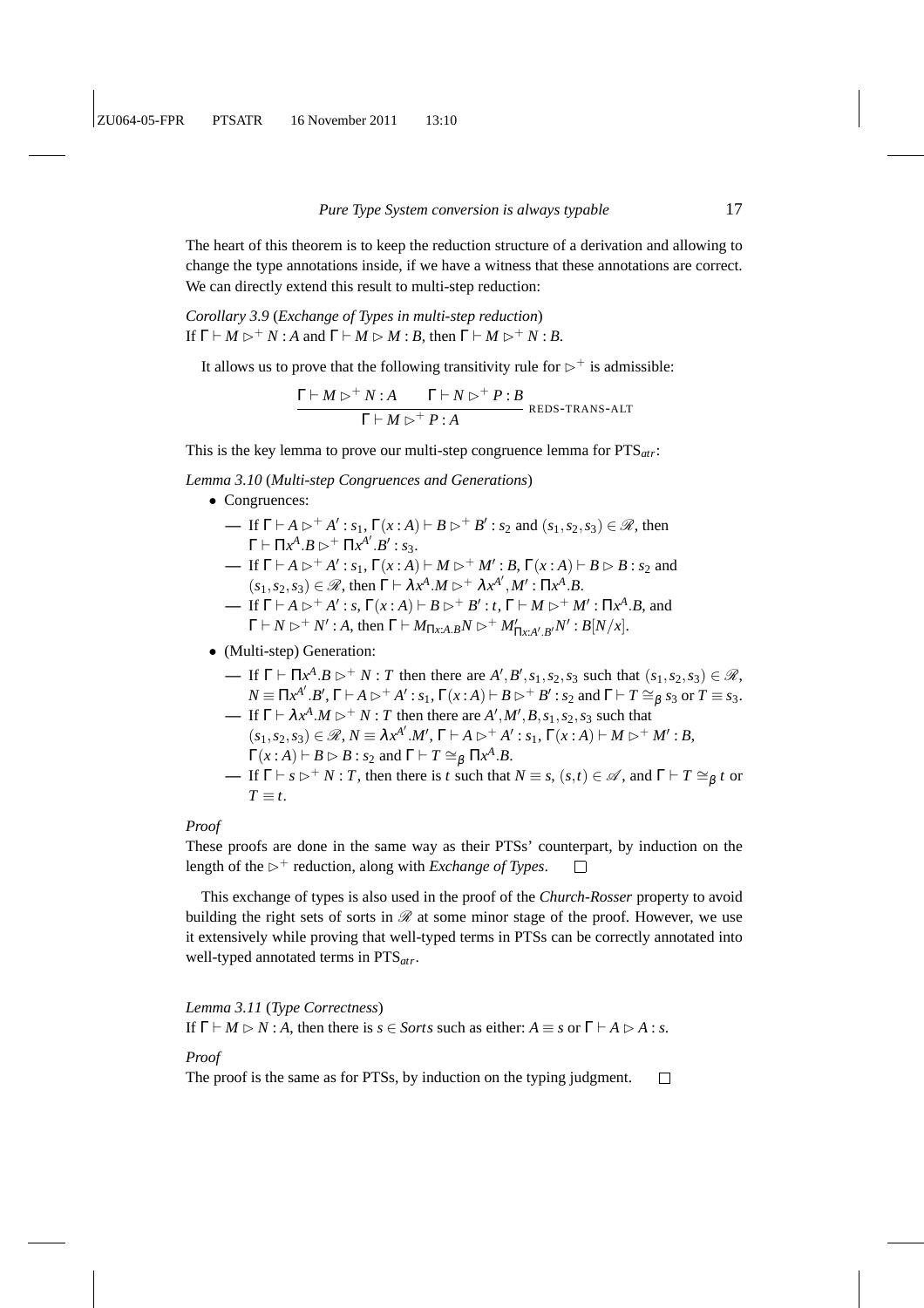*Theorem 3.12* (*From PTSatr to PTS and PTSe*) 1. If  $\Gamma \vdash M \rhd N$  : *A* then  $|\Gamma| \vdash |M|$  :  $|A|$ ,

 $|\Gamma| \vdash |N|$ : |*A*| and  $|M| =_{\beta} |N|$ . 2. If  $\Gamma \vdash M \rhd N$  : *A* then  $|\Gamma| \vdash_e |M|$  :  $|A|$ ,  $|\Gamma| \vdash_e |N|$ :  $|A|$  and  $|\Gamma| \vdash_e |M| =_\beta |N|$ :  $|A|$ .

## *Proof*

As we did for the translation from PTS*<sup>e</sup>* into PTSs, we want to strip a PTS*atr* judgment from its annotation in the application, to get a valid judgment in PTSs. The first point is a consequence of the second and Theorem 2.17. The latter follows the same pattern as the proof of Theorem 2.17, by induction on the typing judgment, with some use of *Context Conversion* of PTS*<sup>e</sup>* for LAM, PI, BETA and APP, and *Parallel Substitution* for BETA.

Since PTS*atr* is a parallel system, and PTS*<sup>e</sup>* is not, it is mandatory for the *Parallel Substitution* lemma to be provable in the latter.  $\Box$ 

*Corollary 3.13* (*Sort and* Π*-types incompatibility*) It is impossible to prove that  $\Gamma \vdash \Pi x^A . B \cong_{\beta} s$  for any  $\Gamma, A, B, s$ .

## *Proof*

Using Theorem 3.12, we can prove that  $\Gamma \vdash M \cong_{\beta} N$  implies  $|M| =_{\beta} |N|$  (by induction on the length of the conversion path). Let us consider a judgment of the form  $\Gamma \vdash \Pi x^A . B \cong_{\beta} s$ . Then by translating it into a PTS equality, we end up having  $\Pi x^{|A|}$ .  $|B| =_{\beta} s$ . Since  $\beta$ conversion is confluent (Lemma 2.1), there is a term  $T$  such that  $\Pi x^{|A|}.|B| \twoheadrightarrow_{\beta} T$  and  $s \twoheadrightarrow_{\beta}$ *T*. However, this implies that *T* has to be a Π-type *and at the same time* a sort, which is impossible.  $\Box$ 

At this point we need to recall what we said about the order we used to prove things in PTSs. We did not present any kind of confluence for PTS*atr*. The reason is that, in a typed framework like PTS*<sup>e</sup>* or PTS*atr*, the *Confluence* and the *Church-Rosser* properties are a blocking step. Since they mix together typing and reduction, it is difficult to find a proof without involving the *Subject Reduction* of the system, and the proof of this theorem involves already knowing the Π-injectivity property (as required for PTSs in the previous section) which comes from *Confluence*.

#### *3.3 The* **Church-Rosser** *Property in PTSatr*

The next step in the meta-theory is to prove the *Church-Rosser* property by proving that PTS*atr* enjoys the *Diamond Property*:

*Theorem 3.14* (*Diamond Property*) If  $\Gamma \vdash M \rhd N$ : *A* and  $\Gamma \vdash M \rhd P$ : *B*, then there is *Q* such that  $\Gamma \vdash N \triangleright Q : A \qquad \Gamma \vdash N \triangleright Q : B$  $\Gamma \vdash P \triangleright Q : A$   $\Gamma \vdash P \triangleright Q : B$ 

It is to prove the *Diamond Property* property that the annotation is important. Indeed, to make the proof goes through, we need to satisfy the following constraints: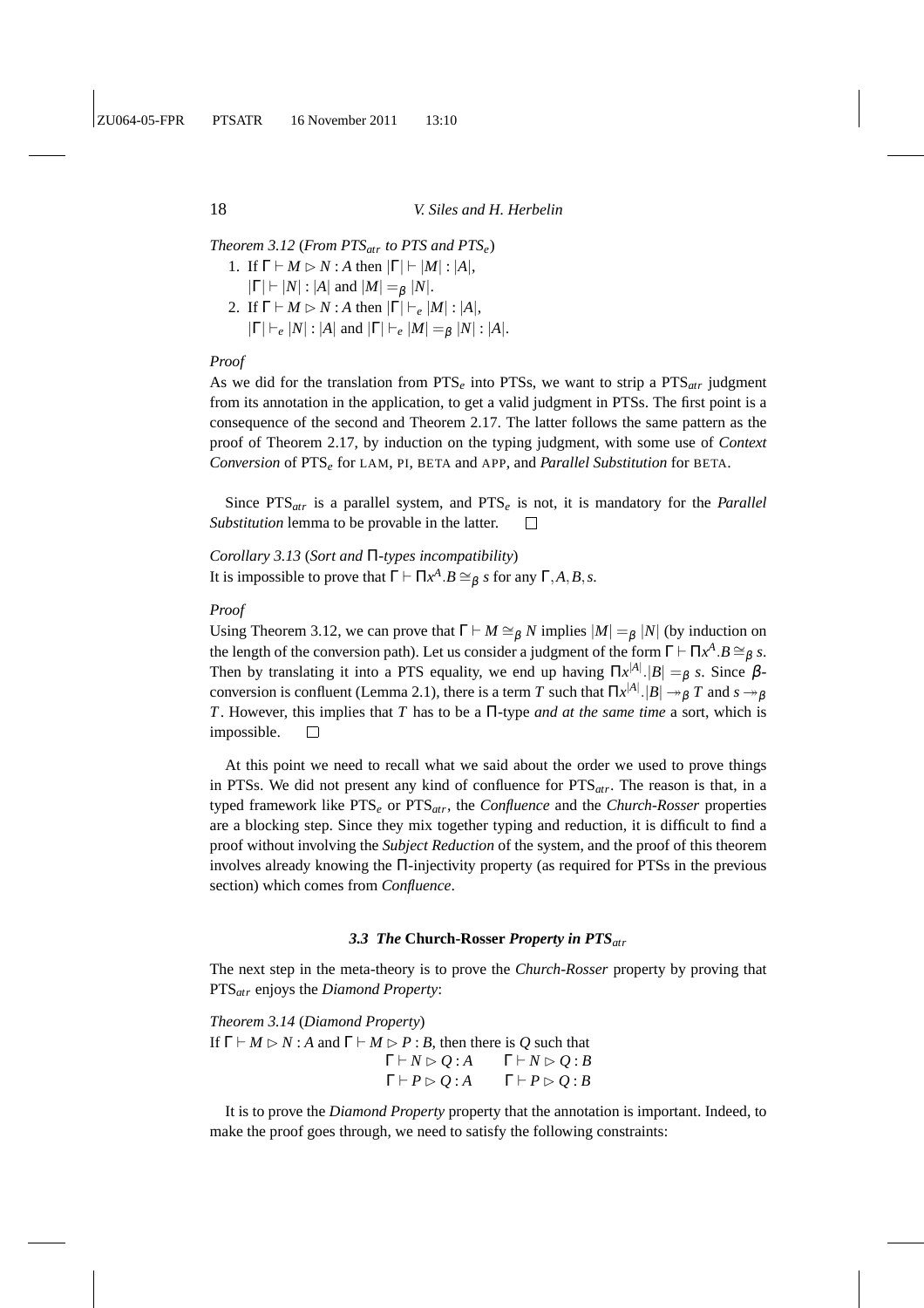- 1. because the resulting type of an application in the APP and BETA rules is only an instance  $B[N/x]$  of the original co-domain *B* present in the premises of the rule, some information needs to be kept to match both co-domains involved in the APP/APP, BETA/APP and APP/BETA cases;
- 2. because reduction steps can occur in the occurrence of *A* in both  $\lambda x^A \cdot M$  and  $\Pi x^A \cdot B$ , the induction hypotheses over the domain of types do not always match the context of the hypothesis we actually have.

Adams solved the first problem by adding the co-domain as an annotation of application and he solved the second problem by requiring *Uniqueness of Typing* which comes from the functionality. In (Siles & Herbelin, 2010), we reused Adams' idea for solving the first problem and used instead a property on the shape of types (which is called *Typing Lemma* in (van Benthem Jutting, 1993)) to solve the second problem. To address the full generality of PTSs, our solution to the second problem is to add the domain as an extra annotation of application.

Adding the domain as an annotation raises new problems in the design of the BETA rule (Figure 3). We can not require *A* and *A* ′ to be syntactically the same in the rule BETA because *A* and *A* ′ are liable to be reduced in different directions and their syntactic equivalence would not be preserved as an invariant. We can not take them unrelated neither, nor can we take them ≅ $\beta$ -convertible. Indeed, we need to enforce that each conversion step stays in the same sort, much like the equality judgments for PTS*e*, and for that purpose, it happens that ensuring the existence of a common ancestor  $A_0$  for the reduction is a sufficient condition.

#### *Proof*

The proof is done by induction on the first judgment and *Generation* on the second one. We only describe the BETA/APP. The APP/APP and APP/BETA are done in a similar way, and all other cases are straightforward.

The two judgments are

$$
\Gamma \vdash (\lambda x^A.M)_{\Pi x:A'.B} N \rhd M'[N'/x] : B[N/x]
$$

$$
\Gamma \vdash (\lambda x^A.M)_{\Pi x:A'.B} N \rhd (\lambda x^C.M'')_{\Pi x:C'.B''} N'' : B[N/x]
$$

where $5$ 

 $\Gamma \vdash A_0 \triangleright^+ A : s_1$   $\Gamma \vdash A \triangleright C : t_1$  $\Gamma\vdash A_0\triangleright^+\colon A'$ :  $s_1$   $\Gamma(x:A') \vdash B \rhd B'' : t_2$  $\Gamma(x:A) \vdash B \rhd B'$  $\Gamma(x : A) \vdash M \rhd M'' : D$  $\Gamma(x:A) \vdash M \rhd M': B$ : *B*  $\Gamma \vdash N \rhd N'' : A'$  $\Gamma \vdash N \rhd N'$ : *A*  $\Gamma \vdash \Pi x^A \cdot D \cong_\beta \Pi x^{A'} \cdot B$  $\Gamma \vdash A' \rhd C' : u_1$ 

By induction (and *Context Conversion* for *B*), we can close the diamonds for *M*, *N* and *B*: there are  $M_0$ ,  $N_0$  and  $B_0$  such that

•  $\Gamma(x : A) \vdash M' \rhd M_0 : B, D \text{ and } \Gamma(x : A) \vdash M'' \rhd M_0 : B, D$ 

<sup>5</sup> To keep the proof readable, we do not keep track of all the  $\mathscr R$  involved.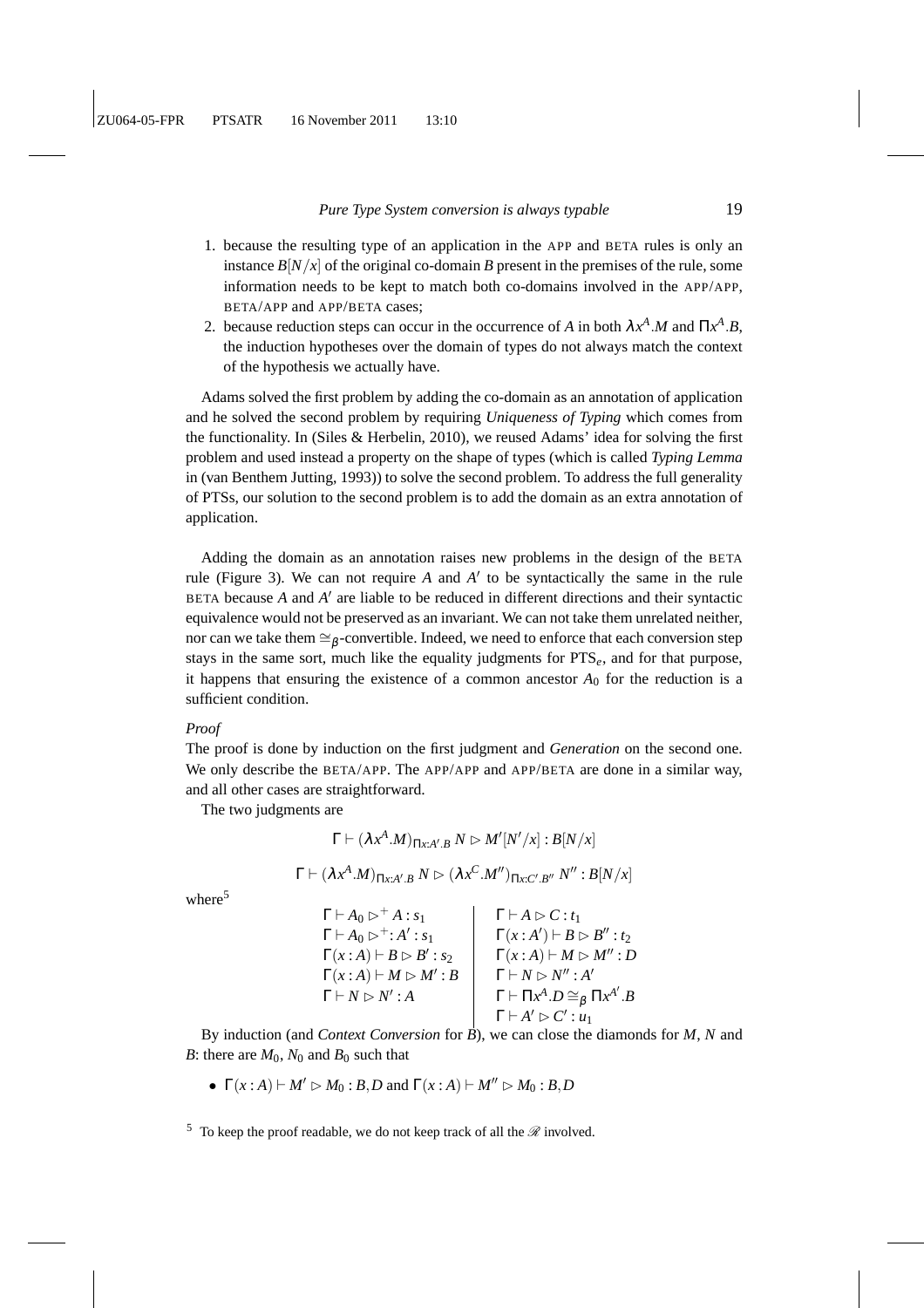- $\Gamma \vdash N' \rhd N_0 : A, A' \text{ and } \Gamma \vdash N'' \rhd N_0 : A, A'$
- $\Gamma(x : A) \vdash B' \rhd B_0 : s_2, t_2 \text{ and } \Gamma(x : A) \vdash B'' \rhd B_0 : s_2, t_2$

Our candidate to close the diamond is  $M_0[N_0/x]$ . To conclude, we need to prove that (1)  $\Gamma \vdash M'[N'/x] \rhd M_0[N_0/x] : B[N/x] \text{ and (2) } \Gamma \vdash (\lambda x^C.M'')_{\Pi x:C'.B''} N'' \rhd M_0[N_0/x] : B[N/x].$ 

Thanks to the *Substitution* lemma,  $\Gamma \vdash B[N/x] \rhd B[N_0/x] : s_2, t_2$ , so  $\Gamma \vdash B[N/x] \cong_B$  $B[N_0/x]$ . So we can close (1) by converting  $B[N_0/x]$  into  $B[N/x]$  and applying the *Substitution* lemma once more.

To prove (2), we perform the same replacement, then we need to apply the BETA rule, and so we need to find a well-typed path from *C* to *C* ′ . Fortunately, we already have one, through  $A$ ,  $A_0$  and  $A'$ . However, we have a mix of  $s_1$ ,  $t_1$  and  $u_1$  while we need the exact same sort along the path. This is where Theorem 3.8 is useful: we can rewrite the judgments into  $\Gamma \vdash A \rhd C : s_1$  and  $\Gamma \vdash A' \rhd C' : s_1$ , which leads to  $\Gamma \vdash A_0 \rhd^+ C : s_1$  and  $\Gamma \vdash A_0 \rhd^+ C' : s_1$ . We can now correctly apply the BETA rule.  $\Box$ 

As a direct consequence (by induction of the structure of the  $\triangleright^+$  reductions) of the *Diamond Property*, we finally are able to prove the *Church-Rosser* property.

*Theorem 3.15* (*Church-Rosser Property*) If  $\Gamma \vdash M \rhd^+ N$ : *A* and  $\Gamma \vdash M \rhd^+ P$ : *B*, then  $\Gamma \vdash N \rhd^+ Q$ : *A* and  $\Gamma \vdash P \rhd^+ A$ : *B*.

### *3.4 Consequences of the* **Church-Rosser** *property*

With the *Church-Rosser* property, we can settle with all the missing pieces of theory that we do not know how to prove directly in a typed framework:

*Lemma 3.16* (*Confluence*) If  $\Gamma \vdash A \cong_B B$ , there are *C*, *s*, *t* such that  $\Gamma \vdash A \rhd^+ C$  : *s* and  $\Gamma \vdash B \rhd^+ C$  : *t*.

*Lemma 3.17* (*Weak* Π*-injectivity for PTSatr*) If  $\Gamma \vdash \Pi x^A . B \cong_\beta \Pi x^C . D$  then  $\Gamma \vdash A \cong_\beta C$  and  $\Gamma(x : A) \vdash B \cong_\beta D$ .

*Proof*

The two previous lemmas are proved in the exact same way as their PTS version:

- *Confluence* is proved by induction on the structure of the conversion path.
- *Weak* Π*-injectivity* is a direct consequence of *Confluence* and the fact that a Π-type can only reduce itself to another Π-type.

 $\Box$ 

Since strong injectivity does not hold for PTS*atr* (the same counterexample we used for PTS<sub>e</sub> also works here), we stated a weaker form of injectivity. However, this statement of  $\Pi$ *-injectivity* for  $\cong$ <sub>β</sub> along with the *Exchange of Types* property are powerful enough to prove *Subject Reduction*.

*Theorem 3.18* (*Subject Reduction*) If  $\Gamma \vdash M \rhd M : A$  and  $M \rightarrow_p N$  then  $\Gamma \vdash M \rhd^+ N : A$ .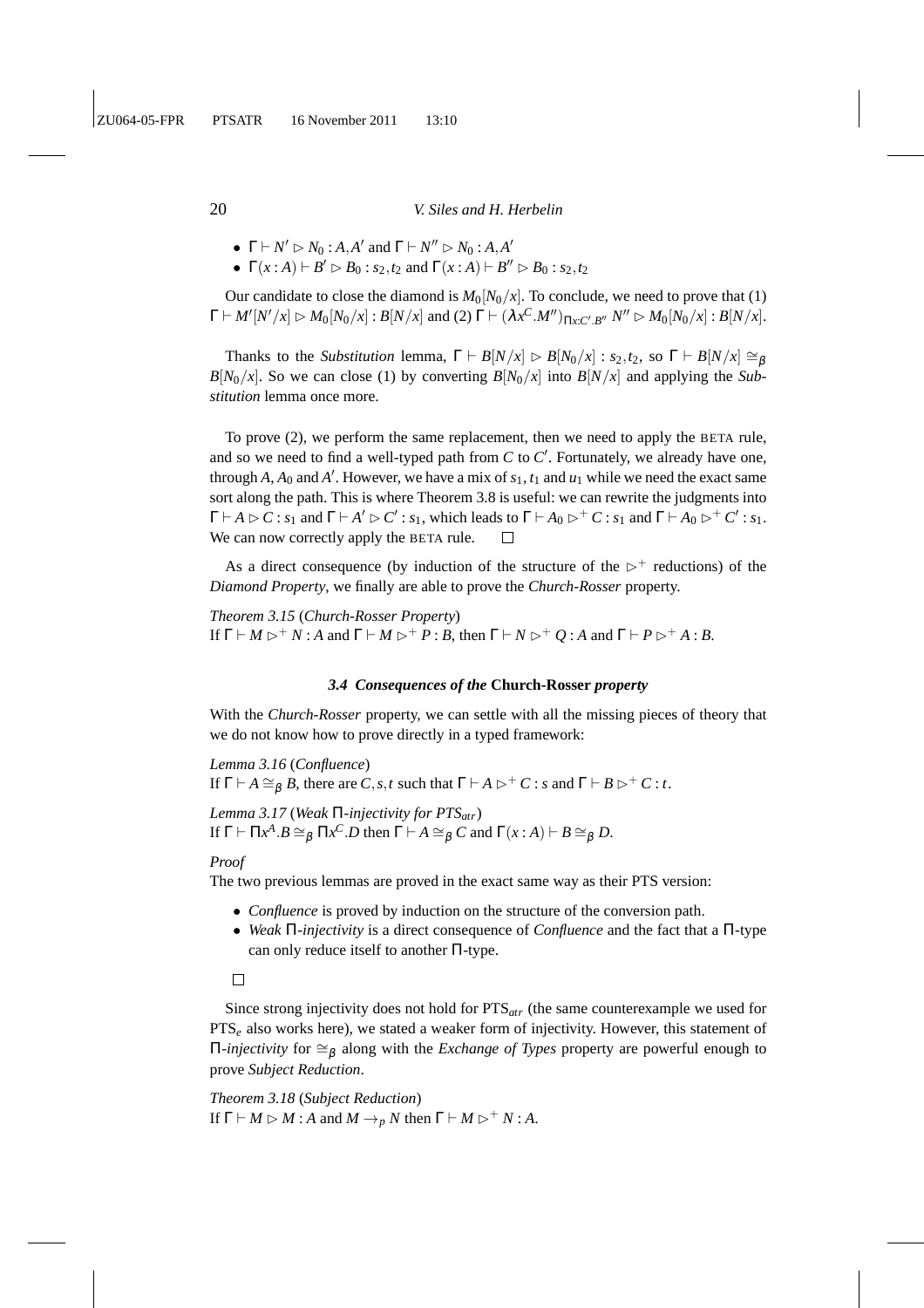## *Proof*

The proof is done by induction on  $M \rightarrow p N$ , where most cases are trivial but the case of parallel β-reduction. Whereas in the proof of the *Diamond Property*, we already had a well-typed path to use with the BETA rule, this time we need to build one.

We are in the following situation:

$$
\frac{M \to_{p} M'}{(\lambda x^{A}.M)_{\Pi x:C.D} N \to_{p} M'[N'/x]}
$$

and  $\Gamma \vdash (\lambda x^A.M)_{\Pi x:C.D} N \rhd (\lambda x^A.M)_{\Pi x:C.D} N : T$ . By *Generation*, we have two possibilities: the typing judgment is either built from APP or from BETA. In both cases, we know that  $\Gamma \vdash T \cong_{\beta} D[N/x]$  so we can replace *T* right now. In the latter case, we have every information at hand to prove that  $\Gamma \vdash (\lambda x^A \cdot M)_{\Pi x : C.D} N \rhd M'[N'/x] : D[N/x]$ . The problem arises if we only have typing information coming from the APP rule:

- $\Gamma \vdash A \rhd A : s_1, \Gamma(x:A) \vdash M \rhd M : B \text{ and } \Gamma(x:A) \vdash B \rhd B : s_2 \text{ where } (s_1, s_2, s_3) \in \mathcal{R}.$
- $\Gamma \vdash C \triangleright C : t_1, \Gamma(x : C) \vdash D \triangleright D : t_2 \text{ where } (t_1, t_2, t_3) \in \mathcal{R}.$
- $\Gamma \vdash N \rhd N : C$  and  $\Gamma \vdash \Pi x^A . B \cong_{\beta} \Pi x^C . D$ .

Using Π-*injectivity*, we can show that  $\Gamma \vdash A \cong_{\beta} C$ , and *Confluence* gives us  $A_0$  such that  $\Gamma \vdash A \rhd^+ A_0$ : *s* and  $\Gamma \vdash C \rhd^+ A_0$ : *t*. The same argument is valid for *B* and *D*, so we have *B*<sub>0</sub> such that  $\Gamma(x:A) \vdash B \rhd^+ B_0 : s'$  and  $\Gamma \vdash D \rhd^+ B_0 : t'.$ 

Using Theorem 3.8, we can replace *s* by  $s_1$ , *t* by  $t_1$ , *s*<sup> $\prime$ </sup> by  $s_2$  and *t*<sup> $\prime$ </sup> by  $t_2$ , which allows us to prove that

$$
\Gamma \vdash (\lambda x^A.M)_{\Pi x:C.D}N \rhd^+ (\lambda x^A.M)_{\Pi x:A_0.B_0}N : D[N/x]
$$

With this new redex, we can now use BETA on its right-hand side, proving that:

$$
\Gamma \vdash (\lambda x^A.M)_{\Pi x : A_0.B_0} N \rhd M[N/x] : B_0[N/x]
$$

By induction, we have that  $\Gamma(x : A) \vdash M \rhd^+ M' : B$  and  $\Gamma \vdash N \rhd^+ N' : C$ , so with (REDS-TRANS-ALT), and the *Substitution* Lemma, we can now glue both reductions and conclude the final case of *Subject Reduction*.  $\Box$ 

#### **4 Equivalence of PTS***atr* **and PTS**

#### *4.1 Confluence of the annotation process*

Our last step to prove the equivalence is to prove the correctness of annotations, i.e. to prove that every judgment  $\Gamma \vdash M : T$  can be annotated into a valid PTS<sub>atr</sub> derivation  $\Gamma^+ \vdash M^+ \rhd M^+ : T^+$  where  $|\Gamma^+| \equiv \Gamma$ ,  $|M^+| \equiv M$  and  $|T^+| \equiv T$ .

To do so, we need to show some basic properties of the annotation process. Since there are several ways to annotate a term, we face some difficult situations while performing induction. Let us take a simple example with the construction of Π-types with the PI rule:

$$
\frac{\Gamma\vdash A:s_1\qquad \Gamma(x:A)\vdash B:s_2\qquad (s_1,s_2,s_3)\in\mathscr{R}}{\Gamma\vdash \Pi x^A.B:s_3}
$$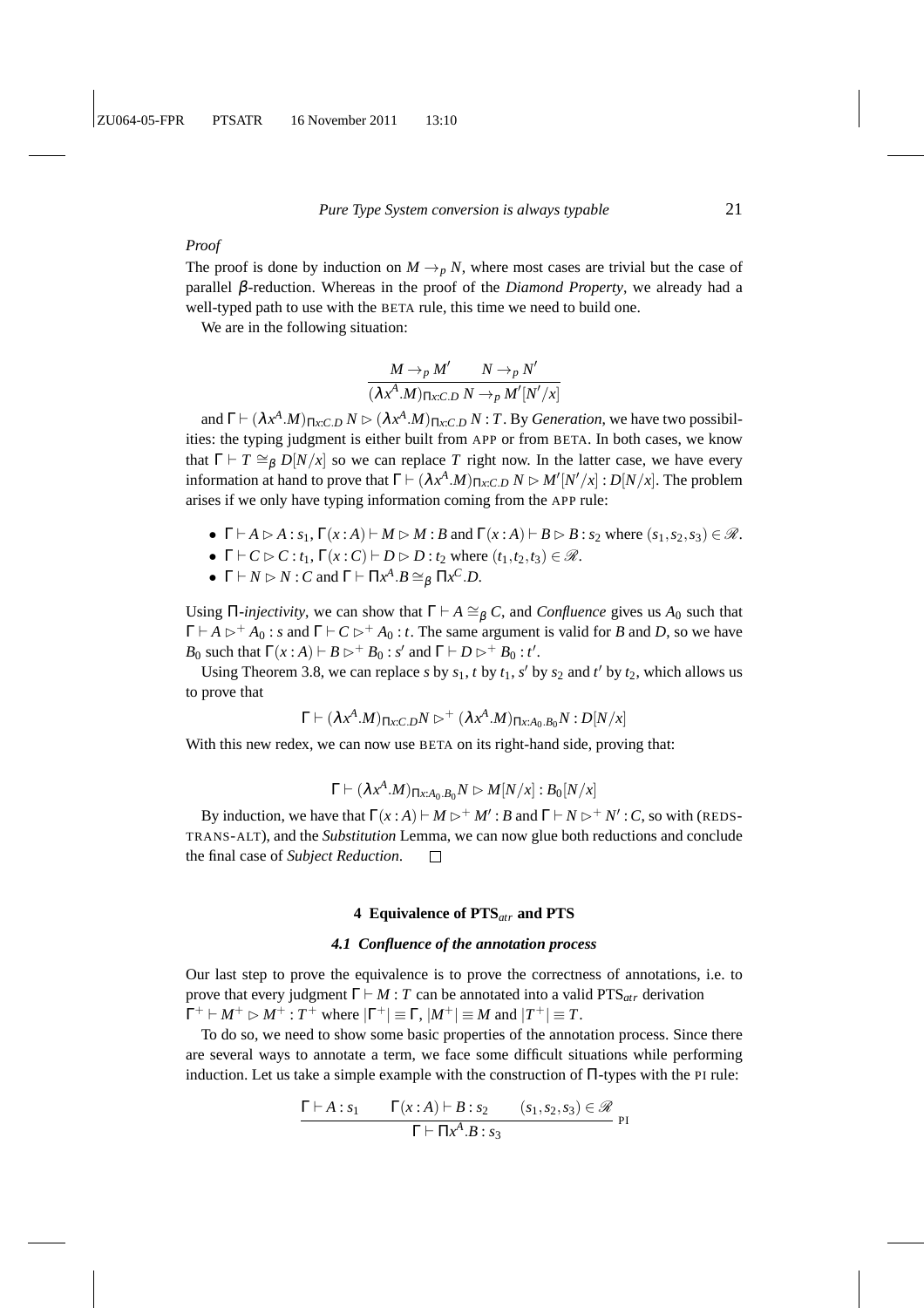By induction, we get that  $\Gamma_1 \vdash A_1 \triangleright A_1 : s_1$  and  $\Gamma_2(x:A_2) \vdash B_2 \triangleright B_2 : s_2$  with the equalities  $|\Gamma_1| \equiv |\Gamma_2| = \Gamma$ ,  $|B_2| \equiv B$  and  $|A_1| \equiv |A_2| = A$ . To build a  $\Pi$ -type from those two judgments, we need to relate  $\Gamma_1$  to  $\Gamma_2$  and  $A_1$  to  $A_2$  *in PTS<sub>atr</sub>*. More precisely, we need to show that if two annotated types come from the same non-annotated term, and if they are well-typed in PTS*atr*, they are equivalent in PTS*atr*. With such a property, we would be able to state a similar lemma for contexts and prove that our annotation procedure is correct.

However, we have to recall that what we call here types are just terms typed by a sort, and their typing judgment may use  $\beta$ -redexes, which may involve "non-types". So we have to state a more general lemma about the conversion of different annotated versions of a same PTS term.

## *Lemma 4.1* (*Erased Confluence*)

If  $|M| \equiv |N|$ ,  $\Gamma \vdash M \rhd M : A$  and  $\Gamma \vdash N \rhd N : B$ , then there is *R* such that  $\Gamma \vdash M \triangleright^+ R : A \text{ and } \Gamma \vdash N \triangleright^+ R : B$ .

#### *Proof*

The proof is done by induction on  $M$ , the only difficult part is the application case:

$$
M \equiv P_{\Pi x:A_0.D}Q, N \equiv P'_{\Pi x:A'_0.D'}Q' \qquad |P| \equiv |P'|, |Q| \equiv |Q'|
$$

By *Generation*, we get that  $P, P', Q$  and  $Q'$  are well-typed, so by induction, there are *P*0,*Q*<sup>0</sup> such that:

$$
\Gamma \vdash P \rhd^+ P_0 : \Pi x^C \cdot D \qquad \Gamma \vdash Q \rhd^+ Q_0 : C \n\Gamma \vdash P' \rhd^+ P_0 : \Pi x^{C'} \cdot D' \qquad \Gamma \vdash Q' \rhd^+ Q_0 : C'
$$

and some additional information relating  $A_0$  and  $A'_0$  to  $C$  and  $C'$  depending on the way  $M$ was typed (BETA or APP).

In the functional case (where only one annotation is needed), this is quite trivial : thanks to the *Uniqueness of Types* applied to  $P_0$  and  $\Pi$ -injectivity we get that  $\Gamma(x : C) \vdash D \cong_{\beta} D'$ . By *Confluence*, we get a common reduct  $D_0$  for  $D$  and  $D'$ , so the common reduct of  $M$  and *N* is  $P_0$   $_{D_0}Q_0$ .

We need to be a little more subtle here: for the semi-full case (see (Siles & Herbelin, 2010)), we showed that terms can be classified in two families whose types have very particular shapes. Fortunately, the full generality of this classification is not needed here:

*Lemma 4.2* (*Weak shape of type*) If  $\Gamma \vdash M \rhd N$ : *A* and  $\Gamma \vdash M \rhd P$ : *B*, then:

- either  $\Gamma \vdash A \cong_B B$
- or we are in the following cases:
	- 1. there are *U* and *V* such that  $\Gamma \vdash M \rhd \lambda x^U . V : A$  and  $\Gamma \vdash M \rhd \lambda x^U . V : B$ .
	- 2. there is *s* such that  $\Gamma \vdash M \rhd s : A$  and  $\Gamma \vdash M \rhd s : B$ .
	- 3. there is *U* and *V* such that  $\Gamma \vdash M \rhd \Pi x^U . V : A$  and  $\Gamma \vdash M \rhd \Pi x^U . V : B$ .

The proof of this lemma is quite trivial by induction, and relies on the fact that we have the annotation of co-domains at hand.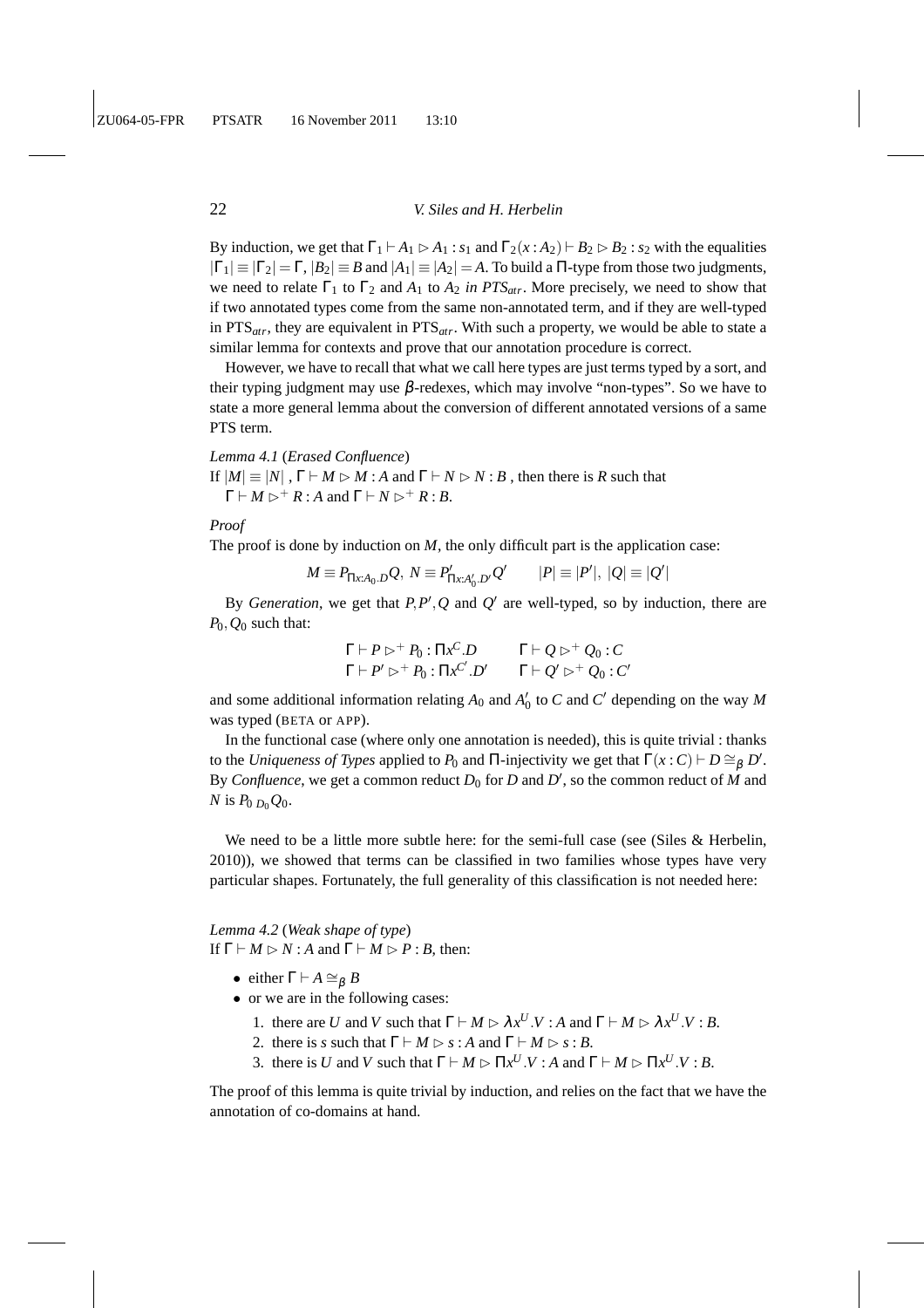We can apply the previous lemma to  $P_0$  and, for the first part of the conclusion, conclude almost like the functional case. By *Generation*, we also got a way to prove that  $\Gamma \vdash A_0 \cong_{\beta} A_0$  $A'_{0}$ , depending on the constructor used. By *Confluence*, we can get a common reduct  $A''$ , and use  $P_0$   $\pi x A'' D_0 Q_0$  to close the lemma.

If we are in the second part of the conclusion, the only relevant case is the first one: since  $P_0$  is typed by a  $\Pi$ -types, it can not reduce itself to a sort or another  $\Pi$ -type. The reason is because with the *Generation* lemma, we know that the type of a sort or a Π-type is always convertible to a sort. If they could be typed by a Π-type, we would end up having a judgment of the form  $\Gamma \vdash \Pi x^A \cdot B \cong_\beta s$  which is impossible due to Corollary 3.13.

In the last remaining case, there are *U* and *V* such that:

- $\Gamma \vdash P_0 \rhd \lambda x^U . V : \Pi x^C . D$
- $\Gamma \vdash P_0 \rhd \lambda x^U . V : \Pi x^{C'} . D'$

We just created a  $\beta$ -redex since  $P_0$  is going to be applied, so this time, the common reduced term is the result of the  $\beta$ -reduction initiated by  $P_0$  instead of just a simple application.

Actually, we still need to show that we are allowed to reduce this redex, just as we needed to show it for *Subject Reduction*: this is the second place where we are facing quite technical points because of the new annotations. There are four different cases to handle here, depending on how  $M$  and  $M'$  are originally typed (by BETA or APP), but each can be closed by extensive use of *Confluence* and *Exchange of Types*, as we did for *Subject Reduction*. The main idea behind each case is the same, and follows this scheme:

$$
\Gamma \vdash P_{\Pi x:U,D} Q \; \triangleright \; P_{0 \Pi x:U,D} Q \qquad : D[Q/x] \n \triangleright^+(\lambda x^U.V)_{\Pi x:U,D} Q : D[Q/x] \n \triangleright^+ V[Q/x] \qquad : D[Q/x] \n \triangleright^+ V[Q_0/x] \qquad : D[Q/x] \n \Gamma \vdash P'_{\Pi x:U,D'} Q' \triangleright^+ P_{0 \Pi x:U,D'} Q' \qquad : D'[Q'/x] \n \triangleright^+(\lambda x^U.V)_{\Pi x:U,D'} Q' : D'[Q'/x] \n \triangleright^+ V[Q'/x] \qquad : D'[Q'/x] \n \triangleright^+ V[Q_0/x] \qquad : D'[Q'/x]
$$

In the end, we manage to find a common reduct in each type without having to find a common reduct for the annotations, which concludes the proof of this lemma.  $\Box$ 

#### *4.2 Consequences of the Erased Confluence*

With the general statement for all terms, we can now show what we needed about types and contexts:

*Lemma 4.3* (*Erased Conversion*)

1. If  $|A| \equiv |B|$ ,  $\Gamma \vdash A \rhd A$ : *s* and  $\Gamma \vdash B \rhd B$ : *t* then  $\Gamma \vdash A \cong_B B$ . 2. If  $|\Gamma_1| \equiv |\Gamma_2|$  and  $\Gamma_1 \vdash M \rhd N : A$ , then  $\Gamma_2 \vdash M \rhd N : A$ .

*Proof*

The first statement directly follows from Lemma 4.1. The second is a consequence of the first one, by simple induction on the length of  $\Gamma_1$ .  $\Box$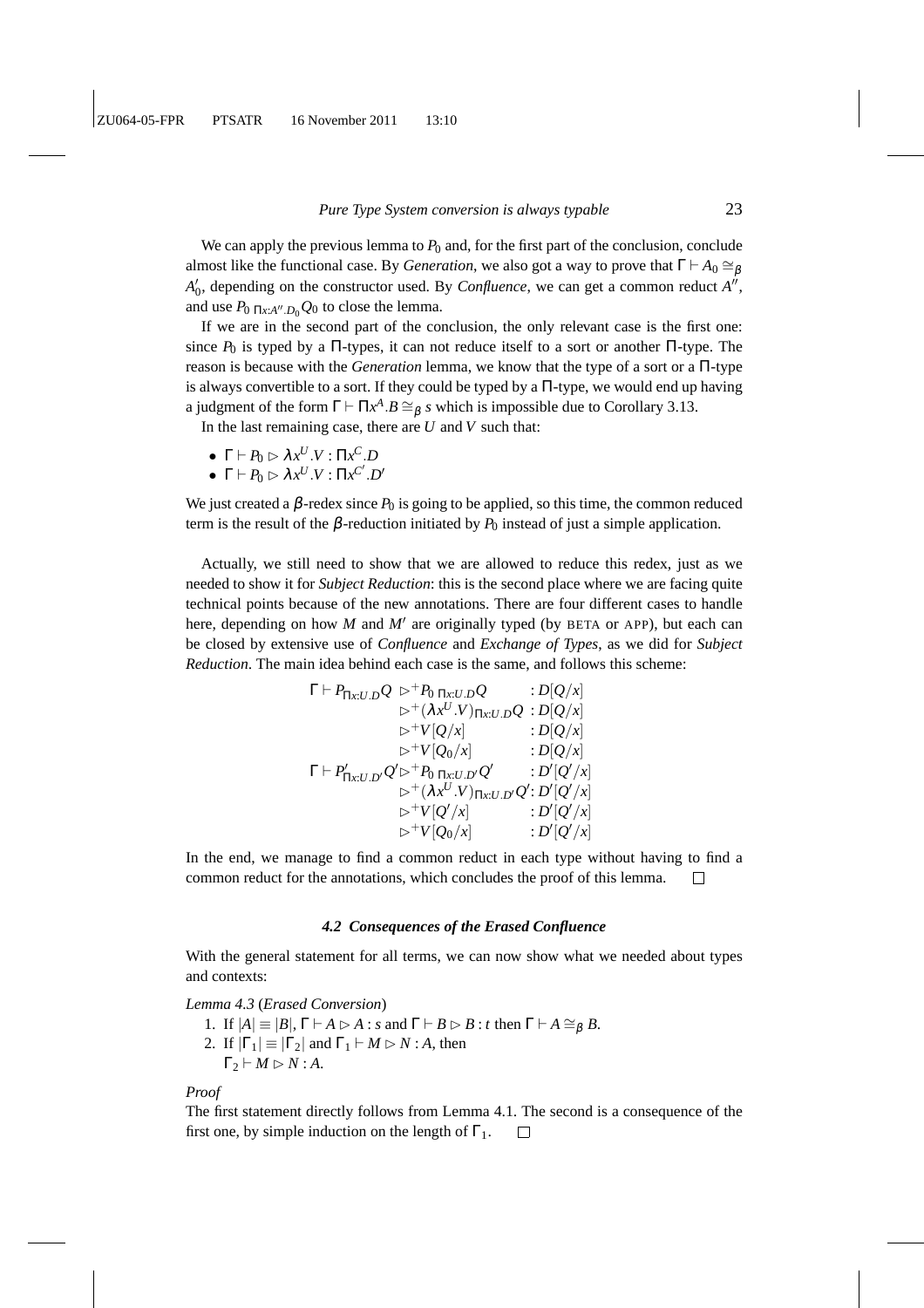Now let us go back to the annotation of Π-types. With Lemma 4.3, we can derive the fact that  $\Gamma_1 \vdash A_1 \cong_{\beta} A_2$  and  $\Gamma_1 \cong_{\beta} \Gamma_2$ . By context conversion, we can exchange the contexts and we end up proving that  $\Gamma_1(x : A_1) \vdash B_2 \triangleright B_2 : s_2$ , and so we can finally build the annotated judgment  $\Gamma_1 \vdash \Pi x^{A_1} . B_2 \rhd \Pi x^{A_1} . B_2 : s_3$ , with  $|\Gamma_1| \equiv \Gamma$ ,  $|A_1| \equiv A$  and  $|B_2| \equiv B$ .

By doing the same process for each constructor, we can now conclude the last missing piece of the whole equivalence process:

## *Theorem 4.4* (*From PTS to PTSatr*)

If  $\Gamma \vdash M : T$ , then there are  $\Gamma^+, M^+, T^+$  such that  $\Gamma^+ \vdash M^+ \rhd M^+ : T^+, |\Gamma^+| \equiv \Gamma, |M^+| \equiv M$ and  $|T^+| \equiv T$ .

## *Proof*

Since we have managed to prove *Subject Reduction* and Lemma 4.3, the proof is similar to Adams' proof for TPOSR, with a few type exchanges in the BETA case.  $\Box$ 

Finally, all of this leads us to state that:

## *Theorem 4.5* (*Equivalence of PTS and PTSe*) 1.  $\Gamma \vdash M : T$  iff  $\Gamma \vdash_e M : T$ .

2.  $\Gamma \vdash_e M = g N : T \text{ iff } \Gamma \vdash M : T, \Gamma \vdash N : T \text{ and } M = g N.$ 

## *Proof*

This is just a combination of all the previous theorems:

- If  $\Gamma \vdash_e M : T$ , then by Theorem 2.17, we have  $\Gamma \vdash M : T$ .
- If  $\Gamma \vdash M : T$ , by Theorem 4.4 we know that  $\Gamma^+ \vdash M^+ \rhd M^+ : T^+$  with  $|\Gamma^+| \equiv \Gamma$ ,  $|M^+| \equiv M$  and  $|T^+| \equiv T$ . By Theorem 3.12,  $|\Gamma^+| \vdash_e |M^+| : |T^+|$  which is equal to  $\Gamma \vdash_e M : T$ .
- If  $\Gamma \vdash_e M =_B N : T$ , so we conclude by Theorem 2.17.
- If  $\Gamma \vdash M : T$ ,  $\Gamma \vdash N : T$  and  $M =_B N$ , by *Confluence*, there is P such that  $M \rightarrow_B P$ and  $N \rightarrow_{\beta} P$ . By Theorem 4.4, there are  $\Gamma^+, M^+, T^+$  such that  $|\Gamma^+| \equiv \Gamma, |M^+| \equiv M$ ,  $|T^+| \equiv T$  and  $\Gamma^+ \vdash M^+ \rhd M^+ : T^+$ . Let us consider  $P^+$  such that  $|P^+| \equiv P$  and  $M^+ \rightarrow P^+$  (such a term always exists, the proof is a simple induction on the structure of *M*).

|               | $\Gamma^+ \vdash M^+ \rhd M^+ : T^+$        |                          |
|---------------|---------------------------------------------|--------------------------|
| $\Rightarrow$ | $\Gamma^+ \vdash M^+ \rhd^+ P^+ : T^+$      | (Subject Reduction)      |
|               | $\Rightarrow$ $\Gamma \vdash_e M = g P : T$ | (Theorem 3.12 and TRANS) |

We do the same to conclude that  $\Gamma \vdash_e N = g P : T$ , so by SYM and TRANS, we finally have  $\Gamma \vdash_e M = g N : T$ .

 $\Box$ 

### *4.3 Subject Reduction in PTS<sup>e</sup>*

Now that we have a way to go from PTSs to PTS*<sup>e</sup>* (and the other way around), we can go back to the proof of *Subject Reduction* for PTS*e*.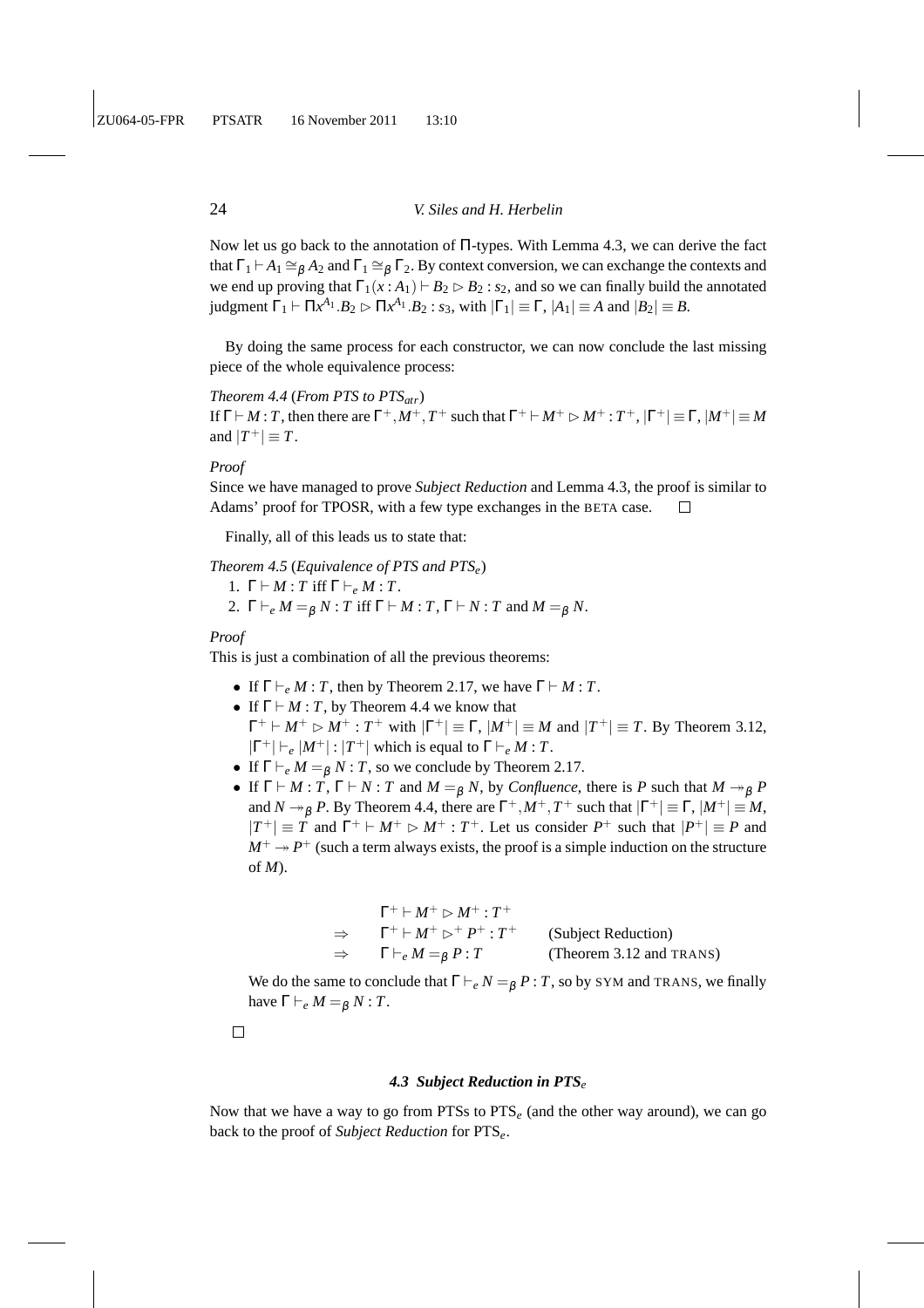*Theorem 4.6* (*Subject Reduction for PTSe*) If  $\Gamma \vdash_e M : T$  and  $M \to_B N$  then  $\Gamma \vdash_e M = g N : T$ .

#### *Proof*

By using the first part of Theorem 4.5 and Theorem 4.4, there are  $\Gamma^{+}$ ,  $M^{+}$  and  $T^{+}$  such that  $\Gamma^+ \vdash M^+ \rhd M^+ : T^+$  and  $|\Gamma^+| \equiv \Gamma$ ,  $|M^+| \equiv M$  and  $|T^+| \equiv T$ . Let us consider  $N^+$  such that  $|N^+| \equiv N$  and  $M^+ \rightarrow_p N^+$ . With such a term, and using Theorem 3.18, we can prove that  $\Gamma^+ \vdash M^+ \rhd^+ N^+ : T^+$ . By erasing the annotations using the last part of Theorem 3.12, we end up having  $|\Gamma^+| \vdash_e |M^+| =_\beta |N^+|$ :  $|T^+|$  which is the exact result we wanted.

We showed how to map PTS derivations to PTS*atr* derivations. We believe that the same could have been done directly from PTS*<sup>e</sup>* to PTS*atr*. That would have provided with a direct way to transfer *Subject Reduction* in PTS*atr* to *Subject Reduction* in PTS*<sup>e</sup>* and the equivalence between PTSs and PTS*<sup>e</sup>* would then just have been a consequence of *Subject Reduction* in PTS*e*.

## *4.4 Weak* Π*-injectivity in PTS<sup>e</sup>*

The last missing piece of our development is to find the correct statement for injectivity of products in PTS<sub>e</sub>. *Subject Reduction* for PTS<sub>*atr*</sub> relied on the *weak*  $\Pi$ -*injectivity* for  $\cong$ <sub>β</sub> and we choose such an equality to be able to state the *Generation* lemmas for PTS*atr*. Since PTS*atr* is "enhanced" version of PTS*<sup>e</sup>* with additional annotations, that may be the correct presentation we were looking for:

#### **Weak PTS***<sup>e</sup>* **equality**

$$
\frac{\Gamma\vdash_e A =_\beta B : s}{\Gamma\vdash_e A =_\beta B} \qquad \frac{\Gamma\vdash_e B =_\beta A}{\Gamma\vdash_e A =_\beta B} \qquad \frac{\Gamma\vdash_e A =_\beta B \qquad \Gamma\vdash_e B =_\beta C}{\Gamma\vdash_e A =_\beta C}
$$

This weaker form of equality enjoys some nice properties:

- If  $\Gamma \vdash_e A = g B$ , then there are *s* and *t* such that  $\Gamma \vdash_e A : s$  and  $\Gamma \vdash_e B : t$ .
- If  $\Gamma \vdash_e A =_B B$ , then  $A =_B B$ .
- This equality is compatible with conversion in PTS<sub>*e*</sub> context: if  $\Gamma_1 \vdash_e A = g B$  and  $\Gamma_1(x:A)\Gamma_2 \vdash_e M : T$ , then  $\Gamma_1(x:B)\Gamma_2 \vdash_e M : T$ .

All those properties are directly consequences of the usual equality for PTS*e*.

With this equality, we can directly state some generation lemmas for PTS<sub>e</sub> without relying on the equivalence:

## *Lemma 4.7* (*Generation Lemmas for PTSe*)

Those properties are much like PTS*atr*'s one, so we only state the ones that are really need here:

- 1. If  $\Gamma \vdash_e \Pi x^A \cdot B : T$  then there are  $s_1, s_2, s_3$  such that  $(s_1, s_2, s_3) \in \mathcal{R}, \Gamma \vdash_e A : s_1, \Gamma(x)$  $(A) \vdash_e B : s_2$ , and  $T \equiv s_3$  or  $\Gamma \vdash_e T =_\beta s_3$ .
- 2. If  $\Gamma \vdash_e \lambda x^A M$ : *T* then there are  $s_1, s_2, s_3$  and *B* such that  $(s_1, s_2, s_3) \in \mathcal{R}$ ,  $\Gamma \vdash_e A : s_1$ ,  $\Gamma(x:A) \vdash_e M:B, \Gamma(x:A) \vdash_e B : s_2 \text{ and } \Gamma \vdash_e T =_\beta \Pi x^A.B.$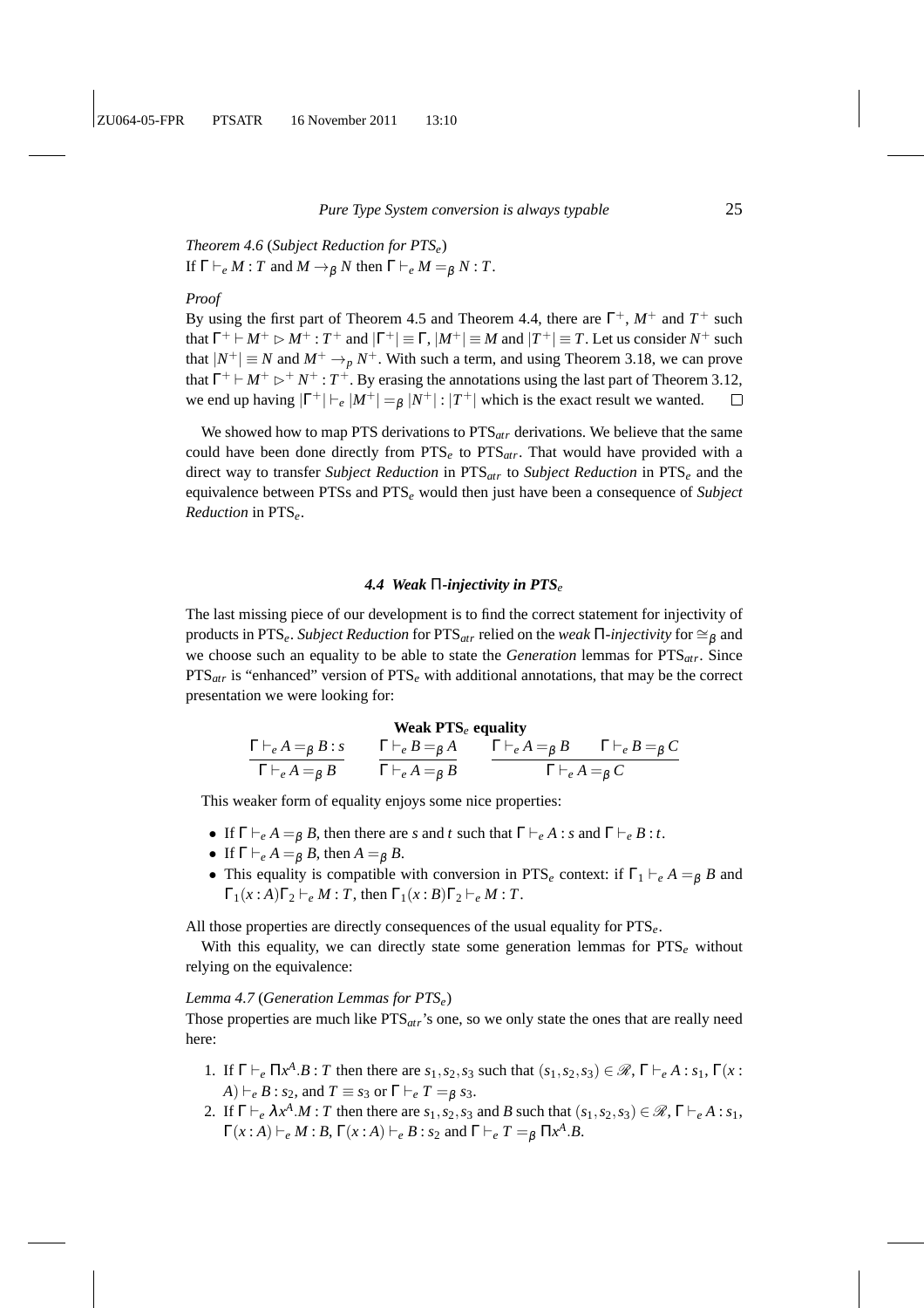3. If  $\Gamma \vdash_e M N$ : *T* then there are *A* and *B* such that  $\Gamma \vdash_e M$ :  $\Pi x^A.B, \Gamma \vdash_e N$ : *A* and  $\Gamma \vdash_e T =_B B[N/x].$ 

Now that we have the *Generation Lemmas* and *Subject Reduction*, we can prove what we consider to be the *correct* statement for injectivity of products in PTS*e*.

*Corollary 4.8* (*Weak* Π*-injectivity for PTSe*) If  $\Gamma \vdash_e \Pi x^A . B =_\beta \Pi x^C . D$  then  $\Gamma \vdash_e A =_\beta C$  and  $\Gamma(x : A) \vdash_e B =_\beta D$ .

#### *Proof*

By using the properties of weak equality that we just stated, there are  $s_3$  and  $s'_3$  such that  $Γ ⊢ Πx^A.B : s_3, Γ ⊢ Πx^C.D : s'_3$ , and  $Πx^A.B =_β Πx^C.D$ . By  $Π$ -*injectivity* and *Confluence* for the usual untyped  $β$ , and *Generation* for  $PTS<sub>e</sub>$ , we get:

- $A \rightarrow_B U \beta \leftarrow C$  and  $B \rightarrow_B V \beta \leftarrow D$
- $\Gamma \vdash A : s_1, \Gamma \vdash C : s'_1, \Gamma(x:A) \vdash B : s_2 \text{ and } \Gamma(x:C) \vdash D : s'_2 \text{ for } s_1, s'_1, s_2, s'_2 \text{ such that }$  $(s_1, s_2, s_3) \in \mathcal{R}$  and  $(s'_1, s'_2, s'_3) \in \mathcal{R}$ .

By using *Subject Reduction for PTS<sub>e</sub>*, we get that  $\Gamma \vdash_e A =_\beta U : s_1, \Gamma \vdash_e C =_\beta U : s'_1$ ,  $\Gamma(x : A) \vdash_e B =_\beta V : s_2$  and  $\Gamma(x : C) \vdash_e D =_\beta V : s'_2$ . It is now easy to glue everything together to obtain  $\Gamma \vdash_e A =_\beta C$  and  $\Gamma(x:A) \vdash_e B =_\beta D$ .

This proof of injectivity holds for *any* PTS*e*, even the non-functional ones or the ones that do not enjoy normalization. Another test that validate we did the right choice, is that if we consider this property for granted, we can make a direct proof of *Subject Reduction for PTS<sub>e</sub>* by adapting the well-known proof for PTSs. However we do not have any proof of this weak injectivity that do not use *Subject Reduction*, which makes us think that the *correct framework* to deal with judgmental equality is PTS*atr*, and not PTS*e*.

## **5 Conclusion**

Pure Type Systems are a general framework at the core of dependently typed theories. Until now, there were two main presentations, with or without typed equality judgments. With this new result, we finally prove that both presentations are describing the same theory, without having to rely on specific model-based proofs of normalization.

This result can also be seen as a completion of Adams' syntactic approach to the metatheory of PTS*e*. In particular, two main properties of PTSs based on judgmental equality can now be stated and proved in a precise way: *Subject Reduction* and *Weak -injectivity*. Regarding the strong version of injectivity, we provide a counterexample for the general case of PTS*e*, but we know it is true in the functional case since Adams proved it (2006).

Now that we know how to deal with any kind of PTSs, we will be able to focus on extending the typing system, with subtyping for example, and looking toward proving the same equivalence for the *Extended Calculus of Constructions*, or even for the *Calculus of Inductive Constructors*. On the other hand, we can also try to change the conversion rule, by adding η-expansion for example. This would provide an interesting framework to deal with normalization by evaluation, or to improve unification of proof assistants by adding techniques based on  $\eta$ -expansion, like pattern-unification.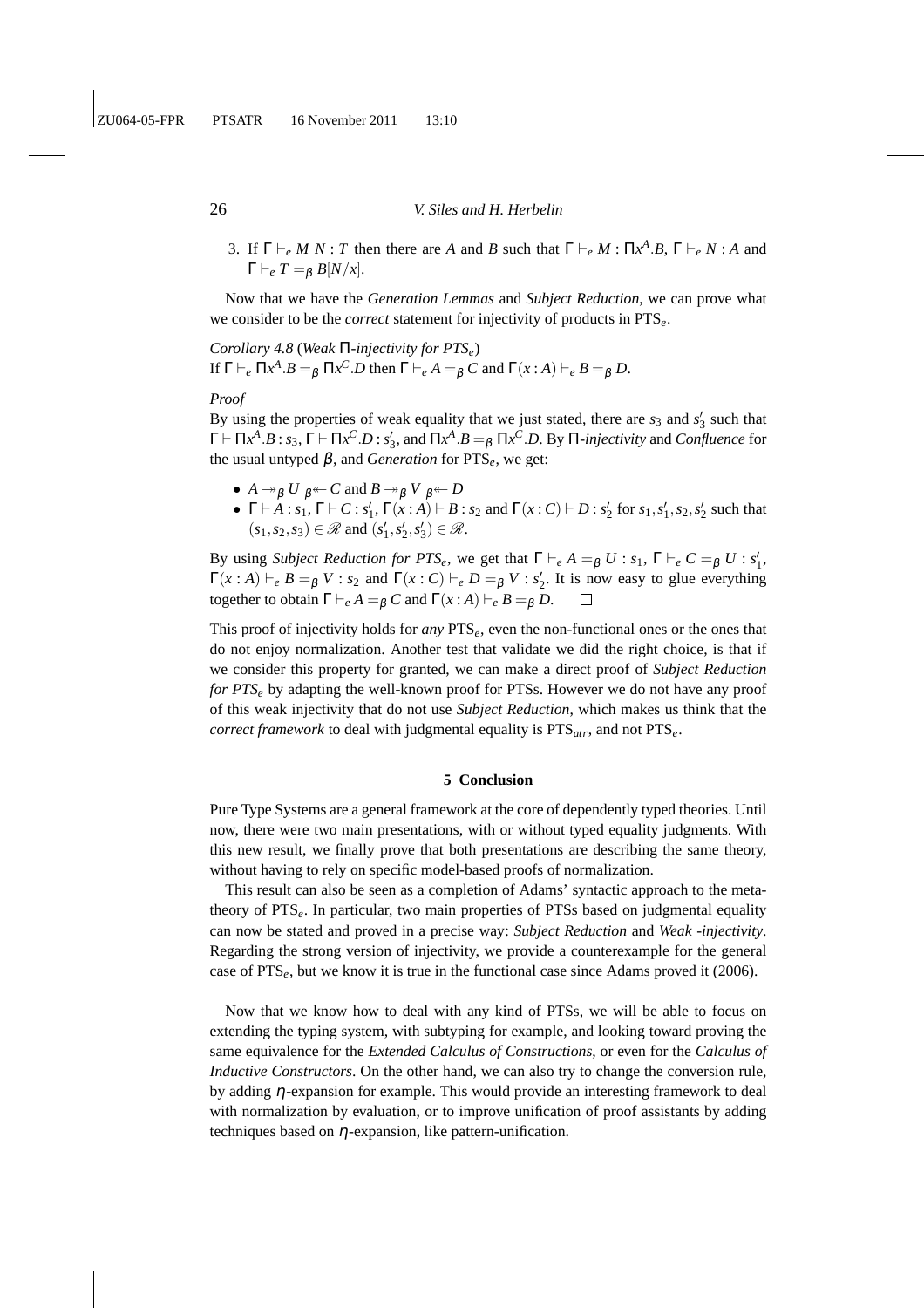#### **Acknowledgments**

We are particularly grateful to Bruno Barras for guiding us through our experiments on the problem solved in this paper. We also thank Andreas Abel, Stéphane Lengrand, Paul-André Mellies and Randy Pollack for many stimulating discussions on the topic.

#### **References**

- Abel, A. (2010). Towards Normalization by Evaluation for the βη-Calculus of Constructions. *Pages* 224–239 of: Blume, Matthias, Kobayashi, Naoki, & Vidal, Germán (eds), *Functional and Logic Programming, 10th International Symposium, FLOPS 2010, Sendai, Japan, April 19-21, 2010. proceedings*. Lecture Notes in Computer Science, vol. 6009. Springer-Verlag.
- Abel, A., Coquand, T., & Dybjer, P. (2007). Normalization by Evaluation for Martin-Löf Type Theory with Typed Equality Judgements. *Pages 3–12 of: 22nd IEEE Symposium on Logic in Computer Science (LICS 2007), 10-12 July 2007, Wroclaw, Poland, proceedings*. IEEE Computer Society Press.
- Adams, R. (2006). Pure Type Tystems with Judgemental Equality. *Journal of Functional Programming*, **16**(2), 219–246.
- Barendregt, H. (1991). Introduction to Generalized Type Systems. *Journal of Functional Programming*, **1**(2), 125–154.
- Barendregt, H. P. (1992). Lambda Calculi with Types. *Pages 117–309 of:* Abramsky, S., Gabbay, D. M., & Maibaum, T. S. E. (eds), *Handbook of Logic in Computer Science*. Oxford University Press.
- Berardi, S. (1990). *Type Dependence and Constructive Mathematics*. Ph.D. thesis, Mathematical Institute Torino.
- Coq Development Team. *The Coq Proof Assistant Reference Manual*. http://coq.inria.fr/refman/.
- de Bruijn, N. G. (1972). Lambda-Calculus Notation with Nameless Dummies: a Tool for Automatic Formula Manipulation with Application to the Church-Rosser Theorem. *Indagtiones Mathematica*, **34**(5), 381–392.
- Geuvers, H. (1993). *Logics and Type Systems*. Ph.D. thesis, Katholieke Universiteit Nijmegen.
- Geuvers, H., & Nederhof, M-J. (1991). Modular Proof of Strong Normalization for the Calculus of Constructions. *Journal of Functional Programming*, **1**(2), 155–189.
- Geuvers, H., & Werner, B. (1994). On the Church-Rosser Property for Expressive Type Systems and its Consequences for their Metatheoretic Study. *Pages 320–329 of: Logic In Computer Science*.
- Goguen, H. (1994). *A Typed Operational Semantics for Type Theory*. Ph.D. thesis, University of Edinburgh.
- Luo, Z. (1989). ECC: an Extended Calculus of Constructions. *Pages 385–395 of: Proceedings of the Fourth Annual Symposium on Logic in Computer Science*. Piscataway, NJ, USA: IEEE Press.
- Martin-Löf, P. (1984). *Intuitionistic Type Theory*. Bibliopolis.
- Melliès, P.-A., & Werner, B. (1997). A Generic Normalization Proof for Pure Type Systems. Paulin-Mohring, C., & Gimenez, E. (eds), *TYPES'96*. LNCS, Springer-Verlag.
- Nordstrom, B., Petersson, K., & Smith, J. M. (1990). *Programming in Martin-Lof's Type Theory: ¨ An introduction*. Oxford University Press, USA.
- Norell, U. 2007 (September). *Towards a practical programming language based on dependent type theory*. Ph.D. thesis, Department of Computer Science and Engineering, Chalmers University of Technology, SE-412 96 Göteborg, Sweden.
- Pollack, Robert. (1994). *The theory of LEGO: A proof checker for the extended calculus of constructions*. Ph.D. thesis, Univ. of Edinburgh.